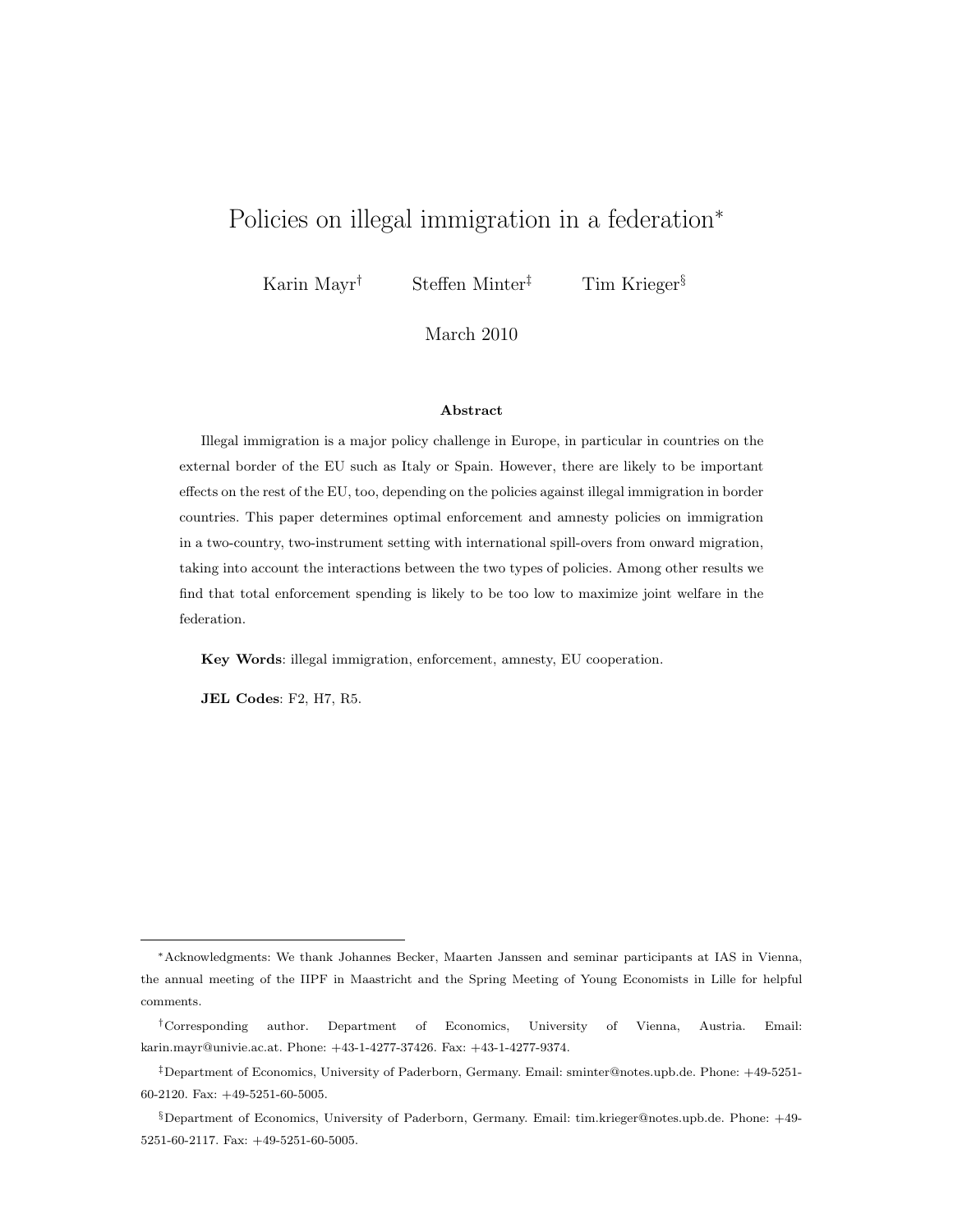## 1 Introduction

The fight against illegal immigration is on the forefront of the current political debate in the EU. While it is difficult to come up with reliable data about the scope of illegal immigration, the European Commission estimates that up to 6 million immigrants were residing illegally in the EU as of 2005.<sup>1</sup> The Mediterranean Sea is one of the main routes of illegal immigrants coming into the EU, accounting for 100.000–120.000 migrants that cross this maritime border to the EU every year (Baldwin-Edwards, 2005). This is not only seen as a concern for the southern EU member countries adjacent to the Mediterranean Sea but for the entire Union. A letter from eight leaders of southern EU member states to the EU presidency in 2006 calls illegal immigration 'a problem which concerns the entirety of the Union and not only the countries on its external borders' (Cuschieri, 2007). Their view was confirmed by the German minister of the interior in 2007 who stated that '(t)he citizens expect effective enforcement at the external border of the EU. And only collectively ... can we effectively fight illegal migration.'<sup>2</sup>

There are several policy tools for the host countries of illegal immigration to cope with this phenomenon. Among the most common ones are border controls and deportation, but also the granting of legal status to illegal aliens. The last option has gained particular importance over the last 20 years since countries like Spain and Italy have made repeated use of legalization or regularization programs since 1980.<sup>3</sup> Italy alone legalized around 1.5 million illegal aliens in the period from 1987–2002. The most recent amnesty program was implemented in 2005 by Spain, which granted legal status and work permits to around 700,000 migrants.<sup>4</sup>

The amnesty measures in southern Europe spurred protest among fellow EU member states. Germany and the Netherlands criticized Spain during a meeting of EU ministers of the interior for acting arbitrarily and in an uncoordinated way, and phrased their concern about legalized immigrants entering other member states. In a similar manner, Austria and Switzerland 'accused Italy of turning a blind eye to would-be refugees heading north.'<sup>5</sup> More recently, the then-EU presidency

<sup>4</sup>For a detailed representation of amnesty programs in Europe, see Papademetriou et al. (2004), Levinson (2005) and ICMPD (2009).

 ${}^{5}$ The Economist (September 6, 2001), cited in Facchini et al. (2006).

<sup>&</sup>lt;sup>1</sup>For detailed estimations see the database of the CLANDESTINO project funded by the European Commission at http://irregular-migration.hwwi.net/. Note that estimates of the number of illegal immigrants are necessarily imprecise. See Jandl (2004) for a critical assessment of different methods of estimation.

 $2Wolfgang Schäuble, German Minister of the Interior on 15 February 2007.$ 

<sup>3</sup>The terms legalization and regularization are used interchangeably in the following, although there is a slight difference as pointed out by Papademetriou et al. (2004). While legalization comprises the granting of settlement rights, regularization refers to the granting of work permits. Both can be given on a permanent or temporary basis. Past amnesty programs in Europe encompassed legalization as well as regularization. For an overview see Krieger and Minter (2007) and the literature cited therein.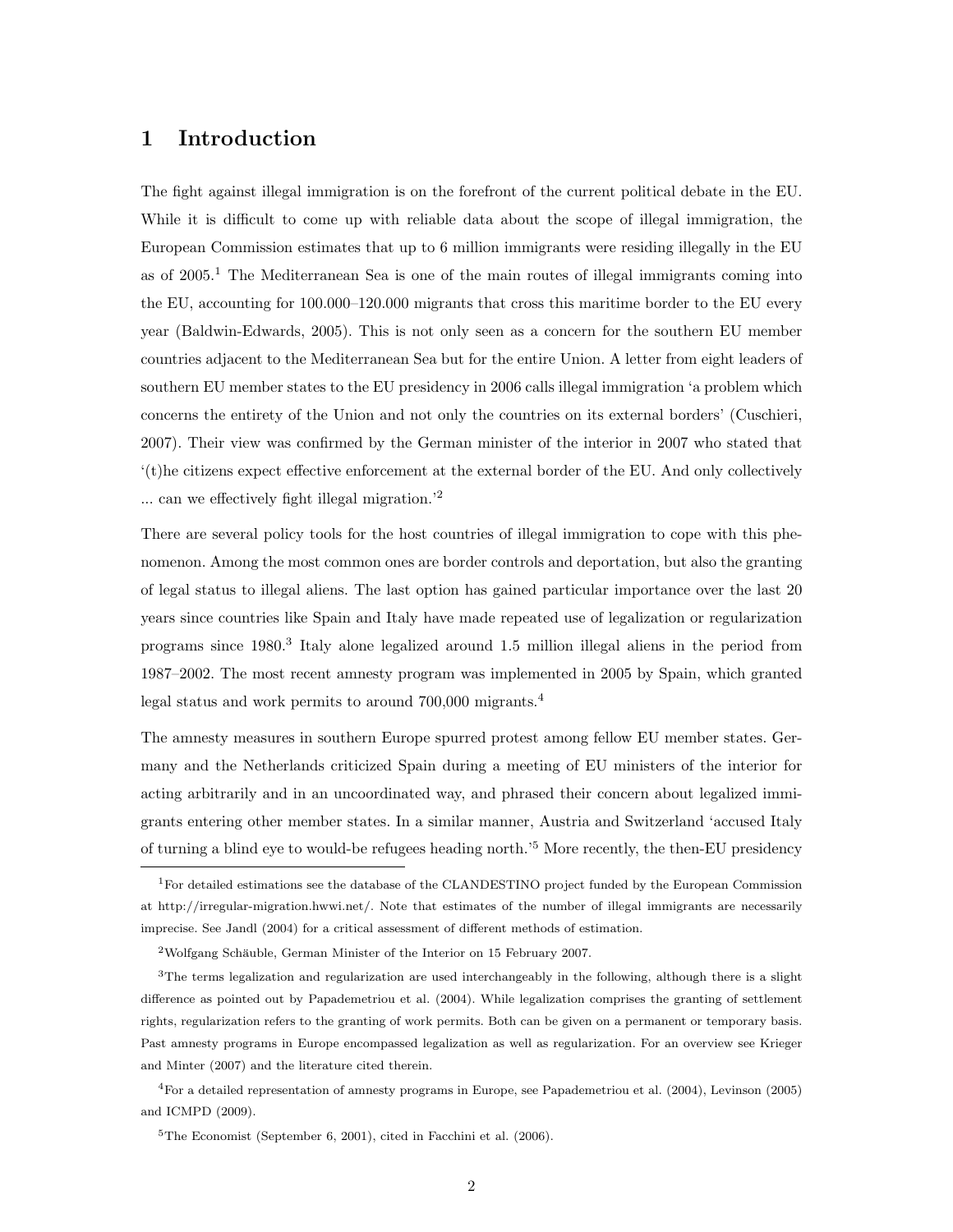led by France pushed towards a Europe-wide ban on regularization and amnesty programs for illegal migrants. The proposal was rejected due to the intervention of Spain. These conflicts of interest are to be seen in the context of the broader EU policy of free movement of persons within the common market. According to Schengen law<sup>6</sup> (legalized) immigrants from third countries are allowed to move freely within the European territory after a waiting period of 5 years. Due to the option of migration within the EU, the legalizing country can expect at least some of its legalized immigrants to leave the country after a short time, while fellow member states can expect some immigration of migrants from the country of first entry. While empirical evidence on the issue is largely missing, at least according to Chiuri et al. (2007) the phenomenon of onward migration is real and significant: they show that among illegal immigrants in Italy around 23% expressed the intention to move on to another country in Europe.<sup>7</sup>

The existing literature on immigration policy has only recently turned to the analysis of immigration amnesties. The focus of the few existing contributions is on the causes for and the timing of amnesty decisions. Epstein and Weiss (2001), for example, analyze the optimal timing of an immigration amnesty in a dynamic setting given that the policymaker desires as few illegal immigrants as possible. Karlson and Katz (2003) assume that some illegal immigration is desirable and show how the government can select the high-skilled among potential illegal immigrants by setting up a mix of border control and amnesty provision. Chau (2001) considers the optimal policy mix of employer sanctions and amnesties, while Hillman and Weiss (1999) and Garcia (2009) use a political economy approach to explain amnesty policies.

All of these studies exclusively consider the policy perspective of a single host country that faces an influx and a presence of illegal immigrants. In contrast, our approach focuses on a situation where a host country of illegal immigrants is part of an economic union or a federation with free movement within.<sup>8</sup> In this situation, externalities arise between member states and generate a number of interesting questions such as: What is the optimal amnesty decision of a country that is part of a federation? What is the optimal policy response of other countries in the federation, given this amnesty decision? How large is the optimal amount of spending on enforcement of the external border in a federation, and how is the cost of this enforcement spending distributed? How do amnesty and enforcement policies differ depending on whether or not countries cooperate to maximize joint welfare? The last question is of particular importance for the EU at large as well as for existing common institutions such as the EU Frontex agency, which was introduced in 2005.

 ${}^{6}$ EU Directive 2003/109/EG.

<sup>7</sup>Of the 920 illegal immigrants in Italy who were surveyed, 10% stated Germany and 5% stated France as their intended final destination.

<sup>&</sup>lt;sup>8</sup>Fenge and Meier (2006) apply interregional transfers as a migration deterrent mechanism in a federal setting with a rich and a poor country but do not consider illegal migration or amnesty policy.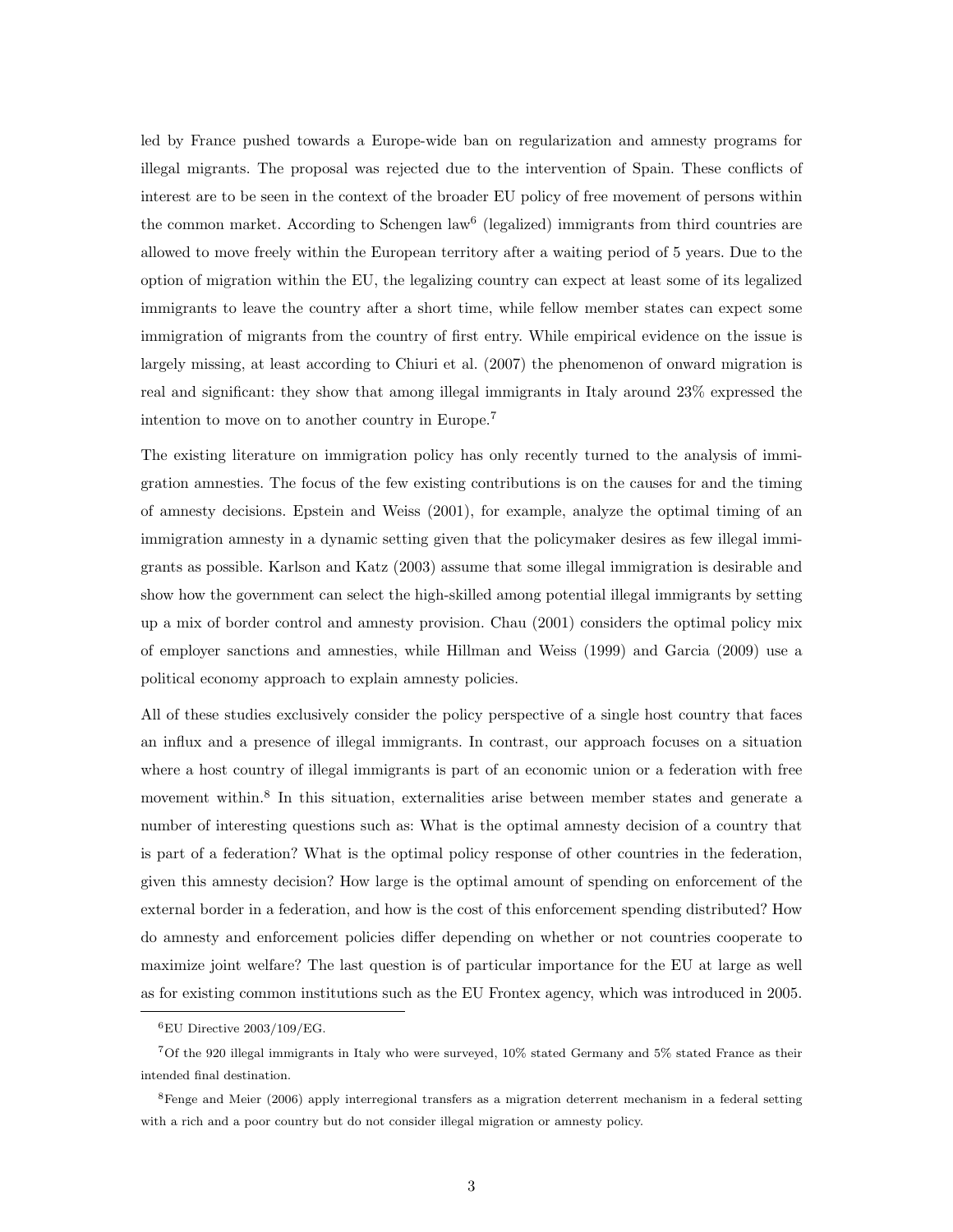Frontex is financed by joint contributions of EU member states and supports the enforcement of the external EU border.<sup>9</sup> Our model goes, however, beyond a standard fiscal federalism analysis because of an asymmetry of policy instruments between the countries involved. Thus, besides the externalities between member states, our model takes account of the interaction between enforcement and amnesty policies.

In our model, we capture the stylized facts as described above in a model of a federation that consists of two countries, one located at the external border of the federation and one within the border. Illegal immigrants get into the 'port-of-entry' country on the external border, unless they are deterred by costly border enforcement. Alternatively, undesirable illegal immigration can be reduced by an amnesty, which affects both the costs of illegal immigration and the distribution of these costs between member states. Here, the rate of onward migration of legalized migrants due to free mobility between member states is important. With onward migration, the country of final destination is negatively affected by an amnesty in the port-of-entry country, but it can affect the amnesty and enforcement spending decisions through co-financing border enforcement. While enforcement spending may directly be co-financed by the non-border country, the amnesty decision of the border country is affected only indirectly. Considering two different policy instruments and the asymmetry between these policy instruments distinguishes our approach from standard fiscal federalism models with spill-overs and a single policy instrument.

More specifically, in our model we first determine the policy outcome with strategic behavior of member states in a federation like the EU and then compare it to the optimal cooperative policy on illegal immigration. For the policy outcome, we determine the Nash equilibria of the decisions on granting an amnesty and on enforcement spending in the two countries. We find that enforcement spending in the border country is always greater than or equal to enforcement spending within the border. A greater rate of onward migration within the federation makes an amnesty more likely; and given that there is an amnesty, greater onward migration decreases enforcement spending in the border country (ceteris paribus) and increases it within the border. A central finding of our analysis is that in a situation with positive enforcement spending in both countries, enforcement spending is too low to maximize joint welfare, and a side payment from one of the two countries to the other might be necessary to achieve the cooperative equilibrium. In an extension, we consider endogenous onward migration of legalized migrants within the federation and show that results from the basic model remain qualitatively unchanged. We also find that a Coasian bargaining solution exists for an efficient rule on onward migration of immigrants within the federation, which either restricts migration to zero or allows free migration.

Our paper is organized as follows. We first introduce the two-country framework and the timing of

 $9$ More details on the origin, tasks and activities of Frontex can be found in Jorry (2007) and Carrera (2007).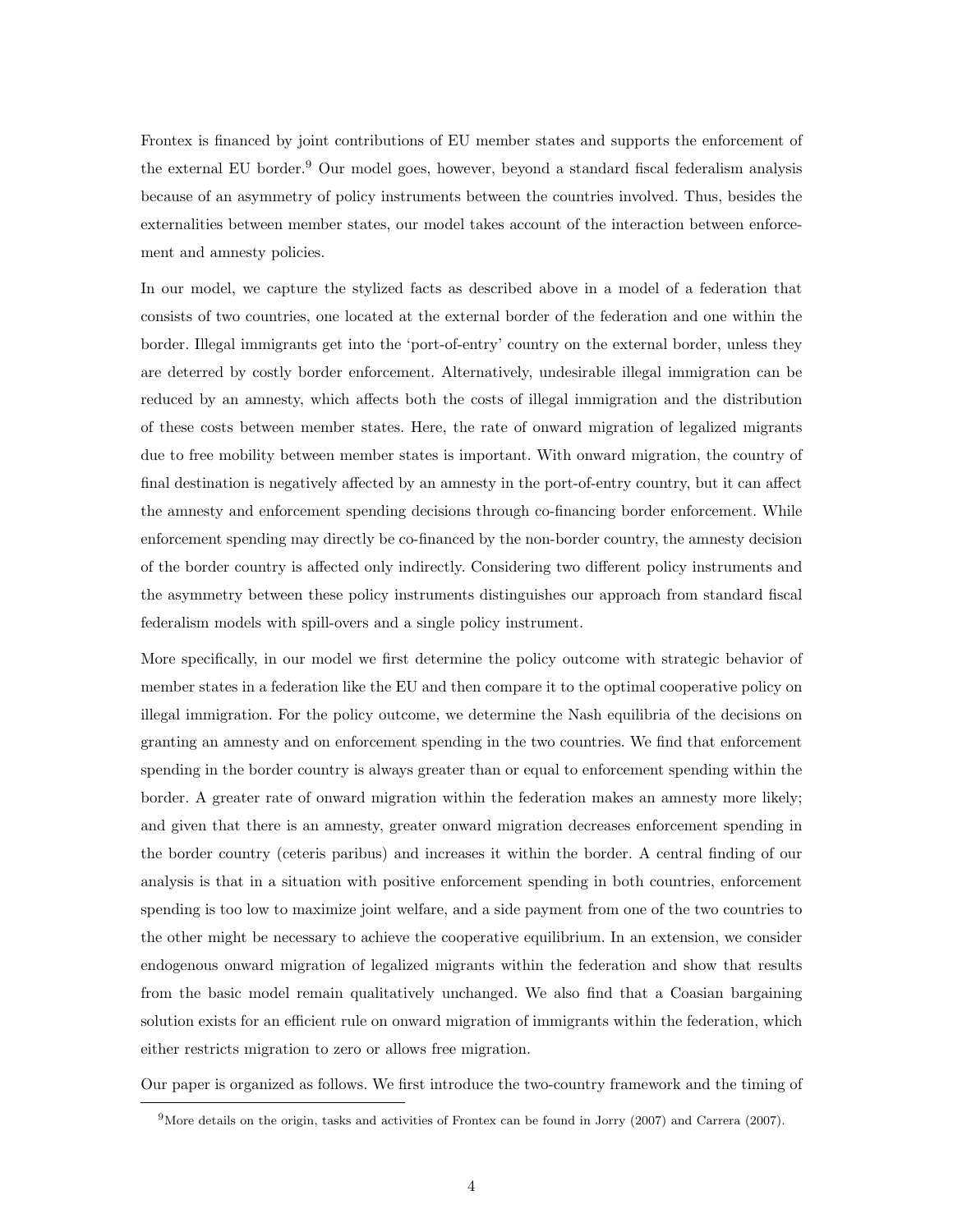events in Section 2. In Section 3, we determine the optimal decisions on enforcement spending and the granting of an amnesty in non-cooperative (Nash) equilibrium. In Section 4, we show how the cooperative equilibrium compares to the non-cooperative equilibrium. In Section 5 we present the case where onward migration of legalized migrants is either endogenous or the outcome of Coasian bargaining between countries in the federation. Section 6 concludes.

## 2 The Model

#### 2.1 The Economic Environment

There are two countries in a federation: country A, which is situated at the external border of the federation and country B, which is not. There is illegal immigration from outside the federation and free migration within the federation for immigrants who have been legalized. Due to its geographic location, any illegal immigrants from outside the federation have to pass through country A in order to arrive at country B. A detailed discussion of the timing of events follows in the section below.

In each country, a single consumption good is produced only from labor input, which is homogeneous and supplied inelastically. Wages  $w_A$  and  $w_B$  in the two countries are determined by country-specific labor productivity  $A_A$ ,  $A_B$  and labor supply  $L_A$ ,  $L_B$ . We consider an economy with perfect competition, wages are expressed in units of the consumption good and are equal to the marginal product of one unit of labor. Labor is provided by native workers and legal migrants only. Following the segmentation hypothesis, we assume – but do not explicitly model – that illegal immigrants work in a specific sector or part of the labor market (for example in particular jobs in the agricultural or services sectors).<sup>10</sup> As a consequence, illegal immigrants do not exert a negative wage effect on the native population in the regular labor market unless they are legalized (see Cohen-Goldner and Paserman, 2004, for a justification).<sup>11</sup> Neither natives nor legalized immigrants

 $10$ There is some academic debate about the question of whether immigrants and natives tend to be substitutes in the labor market or whether they work on different labor markets (see Martin, 1988; Greenwood and McDowell, 1986; and Winegarden and Khor, 1991, for discussions). Recent theoretical models on illegal immigration tend to take the latter view (see, e.g., Carter, 1999, 2005; Hillman and Weiss, 1999; or Djajic, 1997). There is some empirical evidence pointing in this direction as well (see, e.g., Greenwood and McDowell, 1986; Massey, 1987; Card, 1990; Winegarden and Khor, 1991; Friedberg and Hunt, 1995; Chiswick, 1988a,b).

 $11$ There is little empirical evidence for negative wage effects of illegal immigration on natives (see, e.g., Winegarden and Khor, 1991; Hanson et al., 2002). After legalization, illegal immigrants were found to move into urban jobs with more stability and higher wages in Taylor (1987). Carrasco et al. (2008) find 'weak' evidence for legalized immigrants to be better substitutes for native workers than illegal immigrants, thus exerting a relatively stronger negative wage effect on natives (even though a potentially biased estimator has to be taken into account). Fakiolas (1999) reports similar evidence from Greece, arguing that illegal immigrants have to acquire country-specific knowledge before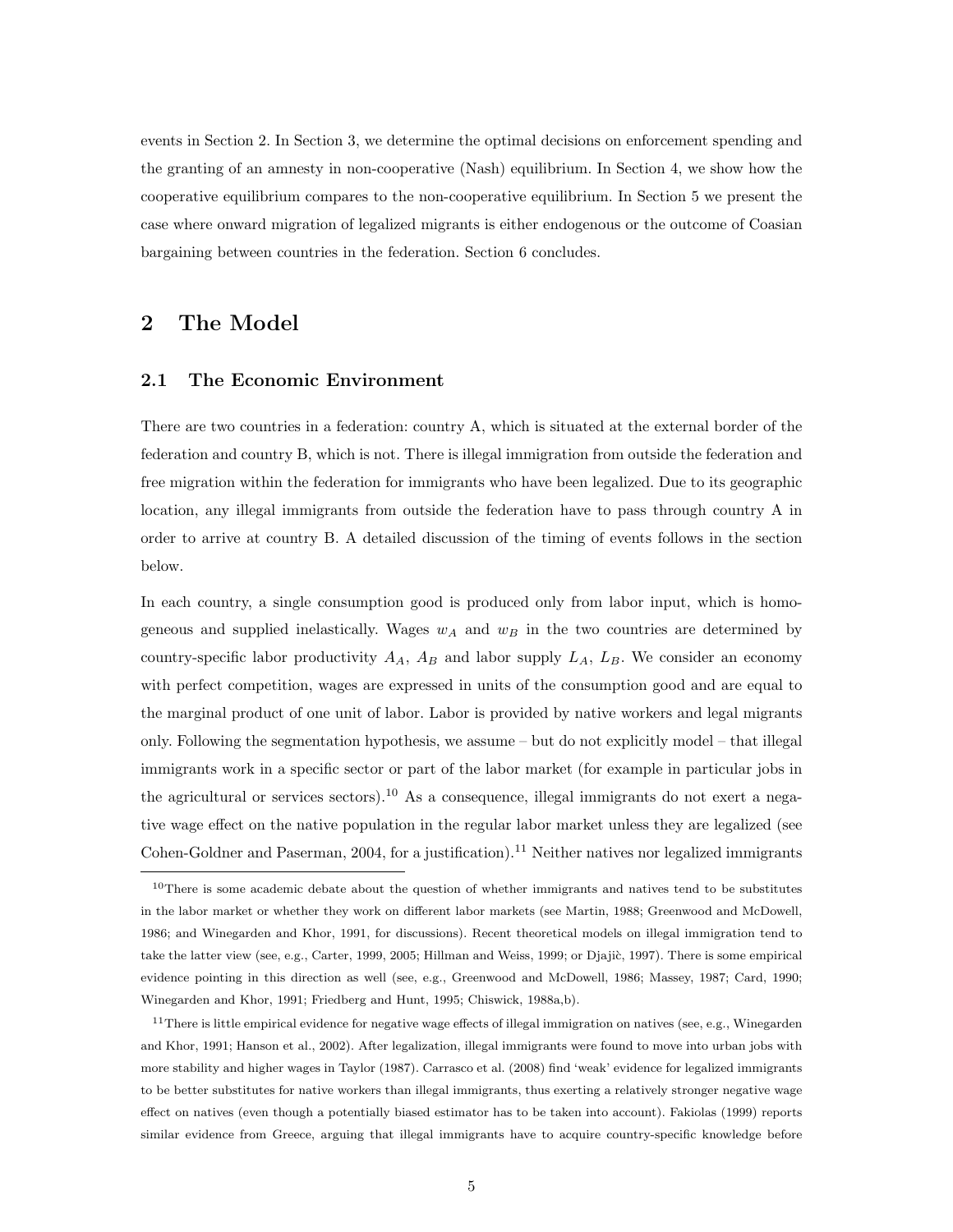choose to work in the illegal sectors due to poor working conditions. Wages are sufficiently high in the illegal sector compared to wages outside the federation that there is a potentially unlimited supply of immigrants.

The governments in countries A and B redistribute income by levying a flat rate income tax  $t_A$ and  $t_B$  and spending the resulting tax revenue lump-sum via a benefit  $b_A$  and  $b_B$ , respectively. We assume that the governments' budgets must be balanced. Natives and legal immigrants are treated alike fiscally: the tax revenue from the income tax  $0 \le t_i \le 1$  levied on labor income of both natives and legal immigrants is redistributed evenly through the lump-sum benefit  $b_i$ ,  $i \in \{A, B\}$ , which is granted to natives as well as legal immigrants. Illegal immigrants do not pay taxes but receive a benefit (see below).<sup>12</sup>

### 2.2 Timing of Events

In the following, we determine optimal policies in the presence of illegal immigration that is costly because of the benefit that accrues to illegals. There are two potential policies: i) to reduce the number of illegals by spending part of the tax revenue on border enforcement or ii) to legalize illegal immigrants by granting an amnesty. In the latter case, the immigrants earn wages and contribute to the tax revenue.

Immigrants have a harder time getting into country B than into country A due to its geographic location, and we assume that only country A faces illegal immigration for simplicity. Enforcement, therefore, is only possible at the federation's external border in country A. Immigrants can move on to country B once they are legalized due to a right for free movement within the federation.<sup>13</sup> While country A determines both the optimal amount of its enforcement spending  $e_A$  as well as

 $12$ We abstract from the introduction of heterogeneity among natives for simplification of the analysis, as we are interested here in the tax-transfer system not for redistribution between natives but between natives and illegal immigrants, who constitute a net fiscal cost. Alternatively, we could also distinguish between two groups of natives: high- and low-wage earners with wages  $w_i^H$  and  $w_i^L$ , where  $w_i^H > w_i^L$  such that - given the flat-rate wage tax and the lump-sum benefit - there is redistribution from the former to the latter. Results would remain qualitatively the same under the assumptions that the government maximizes utility of a native low-wage earner, high wages  $w_i^H$  are not affected by illegal immigration and at least some of the legalized migrants are low-wage earners.

 $13\text{We assume that illegal imp grants in country A do not move to country B as the wage gain relative to high.}$ migration costs in the form of fear of detection and deportation is likely to be negligible. This also allows us to focus on the case that is of interest to us, namely one where an amnesty in one country causes an externality on another country. Furthermore, even if illegals could move within the federation, they would be expected to do so less compared to legals, in line with our simplifying assumption.

they can compete with natives on the labor market, which may coincide with the time of legalization. Orrenius and Zavodny (2007) indicate that immigrants adjusting their immigration status within the U.S., but not newly arriving immigrants, have a significant negative impact on the wages of low-skilled natives.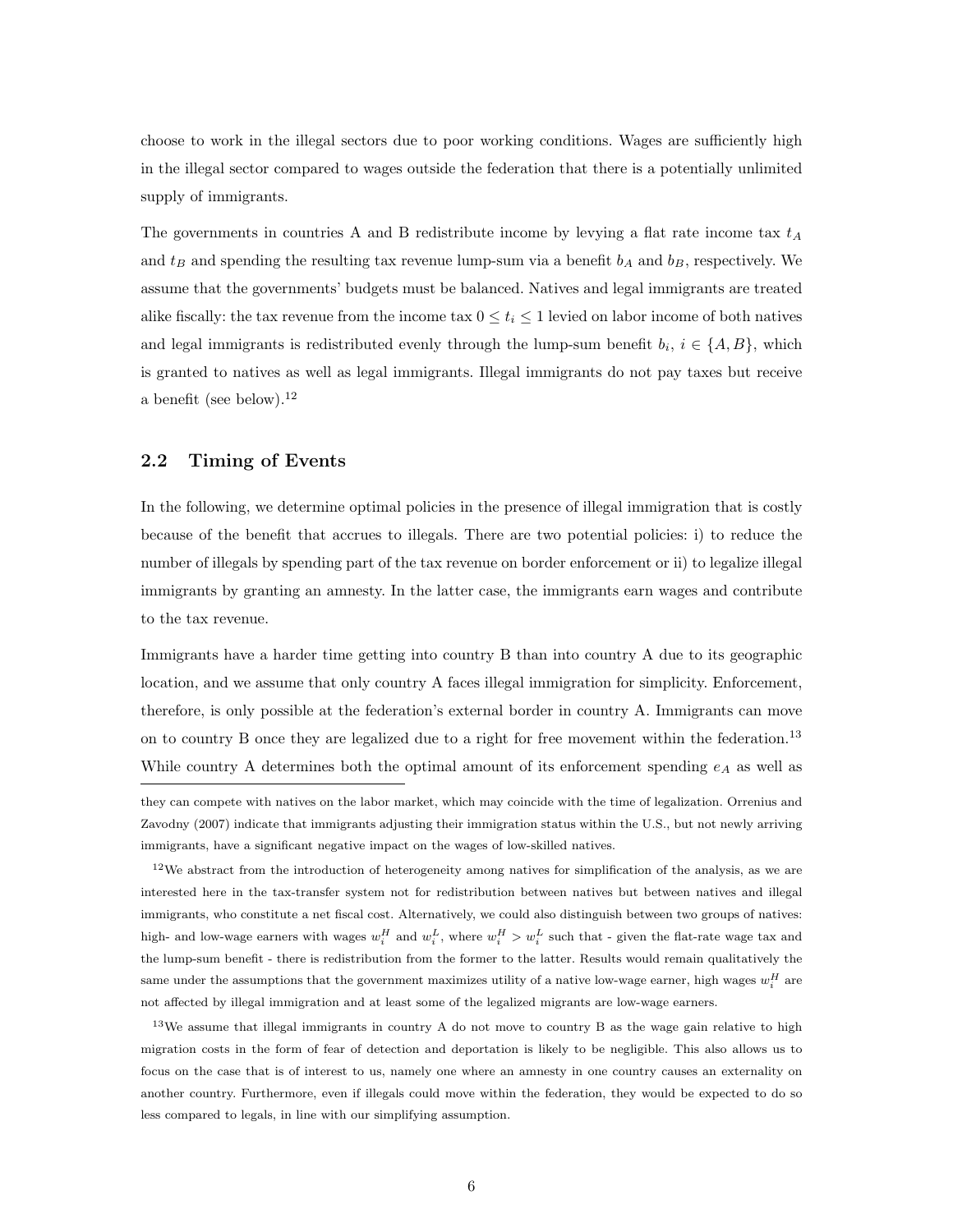the optimal amnesty a, country B can contribute to total enforcement spending in the form of a subsidy  $e_B$  to country A.

We consider a non-cooperative Nash decision-making process with respect to both enforcement spending and amnesties, corresponding to the fact that enforcement policies and amnesty decisions are primarily determined at the national level in EU countries so far. The events in our set-up are as follows:

- 1. There is illegal immigration  $M(\overline{M}, e_A)$  into country A, which depends on an exogenously given migratory pressure  $\overline{M}$ , and enforcement efforts along the external border  $e_A$ . Migration can be reduced by enforcement spending in country A:  $\frac{\partial M}{\partial e_A} < 0$ .
- 2. Country A decides on the optimal amount that it spends on enforcement,  $e_A$ , and on whether to grant an amnesty or not, given illegal immigration,  $a \in [0, 1]$ . The optimal amount of enforcement spending  $e_A$  will depend on the amnesty and on the enforcement subsidy from country B:  $e_A(a, e_B)$ .
- 3. Once they are legalized, immigrants can move on to country B. They do so at a rate  $\beta$ , which we assume to be given for now.
- 4. Country B decides on the optimal amount of enforcement spending  $e_B$  that it transfers to country A as a subsidy. This amount will depend on the amnesty and enforcement spending in country A:  $e_B(e_A, a)$ .

All of the decisions above are taken simultaneously. Every player in the game (country A, country B) has perfect and complete information. Country A takes into account the response of country B (4) in its decision on enforcement and amnesty (2), and vice versa. In the following analysis, we solve for the Nash equilibria of the amnesty, the enforcement subsidy in country B and enforcement spending in country A.

## 3 Optimal Amnesty and Enforcement Spending

In this section, we first solve for the optimal amnesty and enforcement in country A and then for the optimal enforcement subsidy of country B. After that, we determine the equilibrium when countries behave non-cooperatively. In the next section, we consider the cooperative equilibrium and show how it compares with the non-cooperative outcome.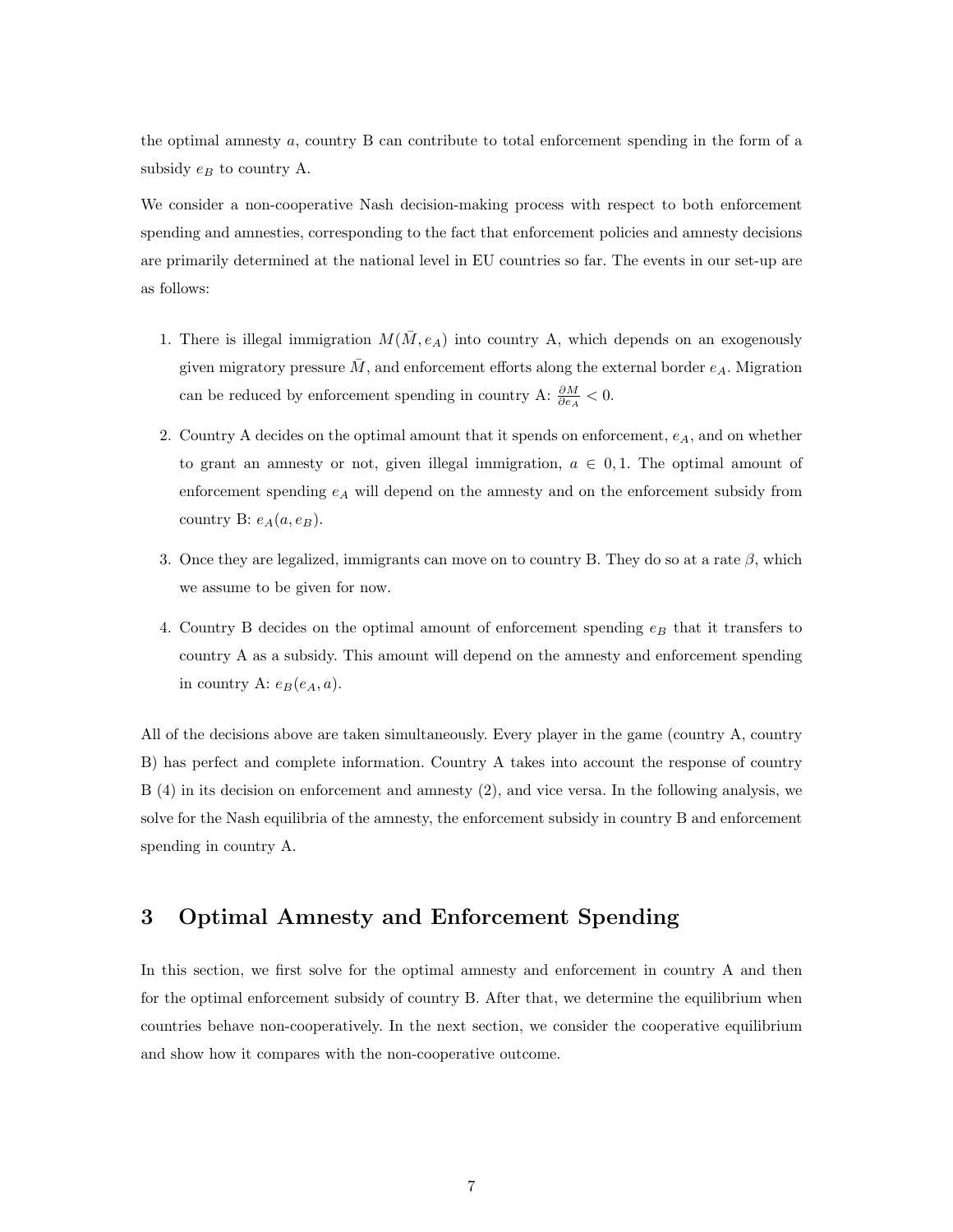### 3.1 Migration

Illegal immigrants arriving in country A from outside the federation are denoted by  $M$ . Once illegal immigrants are in country A, they are either legalized  $(a = 1)$  or they stay illegal  $(a = 0)$ . Further, if they are legalized, a portion  $0 < 1 - \beta < 1$  remains in country A and the rest moves to country B. The stock of migrants in the two countries is therefore given by the sum of illegal migrants and legal migrants who stay in country A:

$$
M_A = (1 - a)M + a(1 - \beta)M
$$
\n(1)

and legalized migrants who move on to country B:

$$
M_B = a\beta M. \tag{2}
$$

Legal and illegal immigrants differ in their effects on wage and residual income, tax revenue and per capita benefit in each country, as will be seen below. While legal migrants do not only receive the benefit but also contribute to tax revenue, put pressure on the wage and receive their share in residual income, illegal migrants also receive (at least part of) the benefit,<sup>14</sup> but have – according to the segmentation hypothesis – no effect on the tax revenue or wage.

We assume that illegal immigration can be reduced by enforcement spending. While it would also be plausible to assume that (future) illegal immigration increases with an amnesty,<sup>15</sup> this would only make an amnesty less likely in our model but not affect results otherwise (see below). Therefore we assume for simplicity that the stream of illegal immigrants is not affected by the amnesty decision in country A.

### 3.2 Production

In each country  $i, i \in A$ , B firms produce a private good with labor  $L_i$  which is supplied inelastically and is fully employed. The relevant total labor supply consists of natives and legal migrants, i.e., all workers in the legal sector:

$$
L_A = N_A + a(1 - \beta)M,\t\t(3)
$$

$$
L_B = N_B + a\beta M. \tag{4}
$$

<sup>14</sup>This serves to make illegal immigration costly. It does not matter for the results qualitatively whether illegal migrants receive the full benefit or only part of it (the extra benefit they get once legalized may even exceed their extra tax payment, such that an amnesty leads to a deterioration of migrants' net fiscal contribution). For simplicity, we assume illegal immigrants receive the full benefit in the following.

<sup>15</sup>See for example Chau (2001).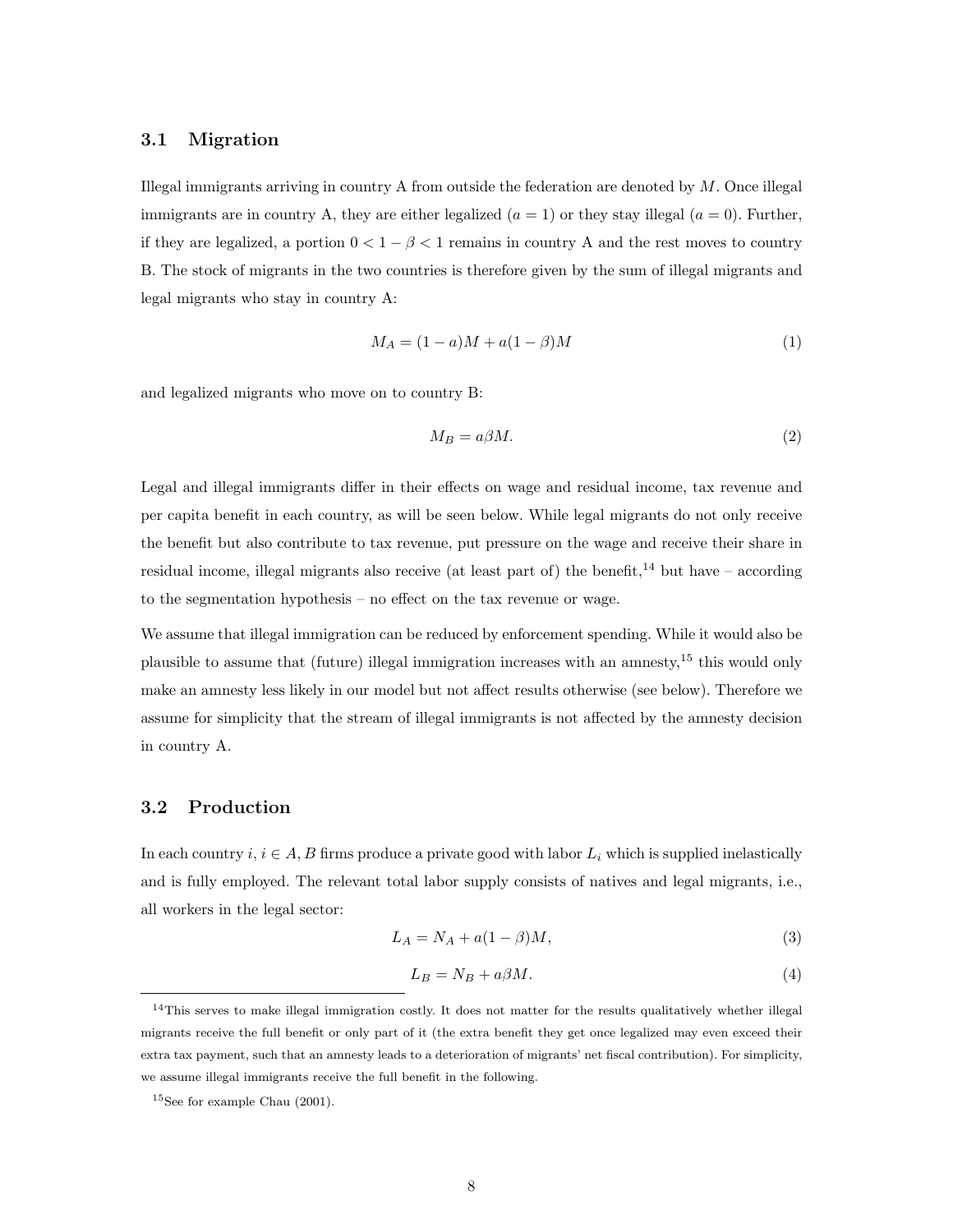There also exists an illegal sector in country A where the  $(1 - a)M$  illegal migrants work. We assume that neither income nor rents generated in the illegal sector affect income in the legal sector.<sup>16</sup> Then, wages for natives in each country are derived from the production function

$$
Y_i = A_i L_i^{\gamma}, \quad i \in \{A, B\}, \quad 0 < \gamma < 1,
$$
\n
$$
(5)
$$

where  $A_i$  is a measure of technology in country i. Due to perfect competition the wage in each country equals the marginal product of labor, which is decreasing in the supply of labor:

$$
w_A = \frac{A_A \gamma}{(N_A + a(1 - \beta)M)^{1 - \gamma}}
$$
\n<sup>(6)</sup>

$$
w_B = \frac{A_B \gamma}{(N_B + \beta a M)^{1-\gamma}}
$$
\n(7)

As we assume a decreasing marginal productivity of labor, a residual – or rent, respective – from the production process arises,  $Y_i - w_i L_i$ , which is equally shared by all members of the legal labor force:

$$
r_i = \frac{Y_i - w_i L_i}{L_i},\tag{8}
$$

where  $r_i$  is the rent per capita in country i.

### 3.3 Country A: Optimal Amnesty

To determine the optimal amount of enforcement spending  $e_A$ , the government in country A maximizes individual native utility, which we assume to be equal to the net wage plus the rent and the lump-sum benefit:

$$
U_A = (1 - t_A)w_A + (1 - t_A)r_A + b_A.
$$
\n(9)

All income, i.e. from both labor and the rent, is subject to the same tax rate  $t_A$ . The government budget constraint requires that total tax revenue plus the enforcement subsidy from country B equals total benefits plus enforcement spending:

$$
t_A(w_A + r_A)L_A + e_B = e_A + b_A(N_A + M_A). \tag{10}
$$

Only legalized immigrants who stay in country A pay taxes on wages and rents, but both legal immigrants who stay and illegal immigrants receive the benefit  $b<sub>A</sub>$ . In addition to tax revenue, country A receives the enforcement subsidy  $e_B$  from country B.

In order to determine whether country A will grant an amnesty or not, we substitute for  $b<sub>A</sub>$  using (10) and compare utility (9) for the case of an amnesty  $a = 1$  with the case of no amnesty  $a = 0$ .

 $16$ The first part of this assumption follows from the segmentation hypothesis, for the second part one can simply assume that rents from the illegal sector accrue to foreigners only.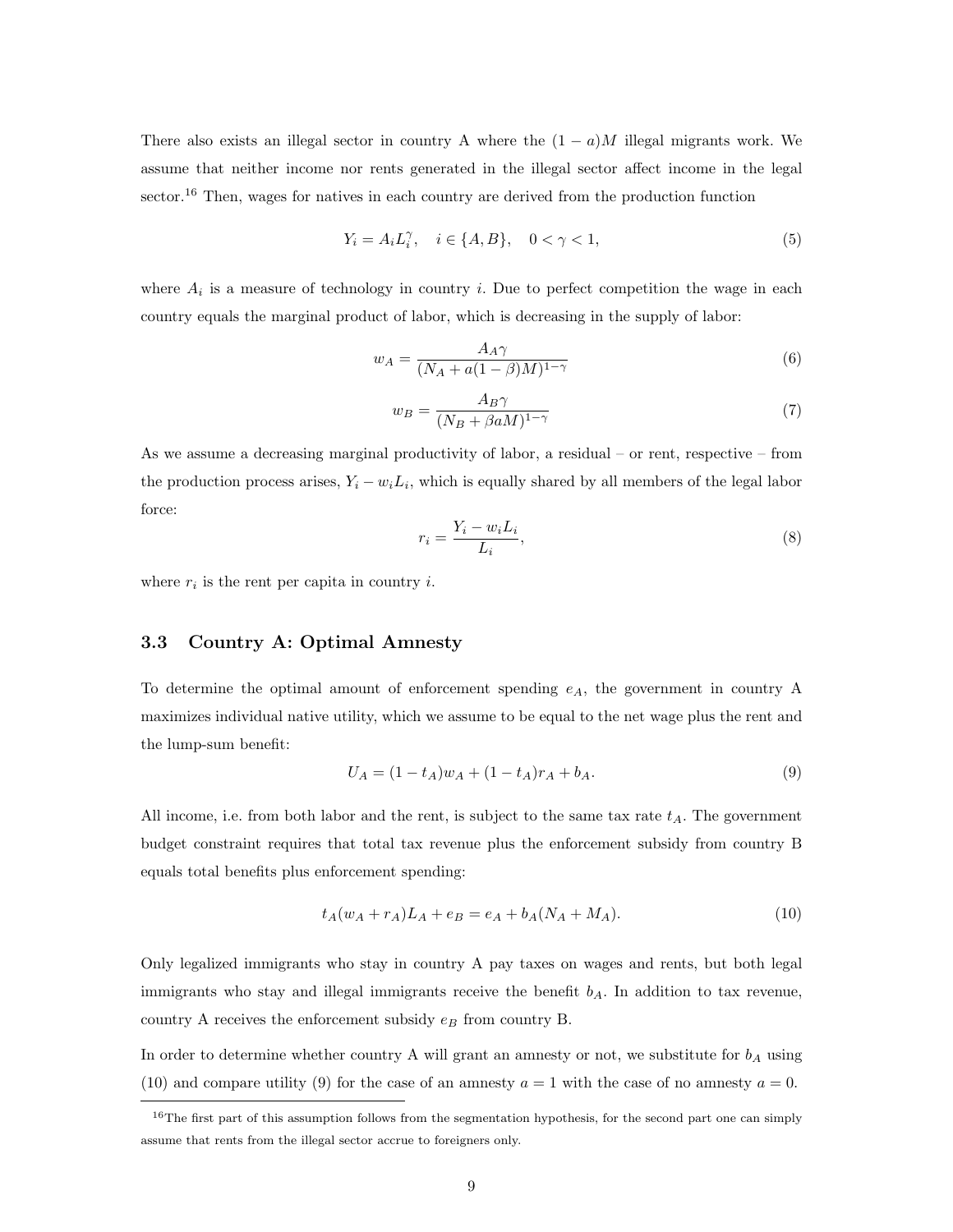Lemma 1. Country A grants an amnesty, if utility is higher with rather than without an amnesty. It does not grant an amnesty otherwise:

$$
a = \begin{cases} 1 & \text{if } U_A \mid_{a=1} -U_A \mid_{a=0} \ge 0 \\ 0 & \text{otherwise,} \end{cases} \tag{11}
$$

where

$$
U_{A}|_{a=1} - U_{A}|_{a=0} = (1 - t_{A}) A_{A} \left[ \frac{1}{((1 - \beta)M (e_{A}) + N_{A})^{1 - \gamma}} - \frac{1}{N_{A}^{1 - \gamma}} \right]
$$

$$
+ t_{A} A_{A} \left[ \frac{1}{((1 - \beta)M (e_{A}) + N_{A})^{1 - \gamma}} - \frac{N_{A}^{\gamma}}{M (e_{A}) + N_{A}} \right]
$$

$$
- \left[ \frac{e_{A} - e_{B}}{N_{A} + (1 - \beta)M (e_{A})} |_{a=1} - \frac{e_{A} - e_{B}}{M (e_{A}) + N_{A}} |_{a=0} \right]
$$
(12)

We assume that country A will grant an amnesty, if utility stays the same. An amnesty has an effect on both the net wage and rent income as well as the per capita benefit. First, it reduces the net wage and the rent via an increase in labor supply (first term on the right-hand side of (12)). Second, it increases the benefit derived from tax revenue, as tax revenue increases and the number of recipients decreases, because some of the formerly illegal immigrants are now legalized and move on to country B (second term). Finally, an amnesty may increase per capita enforcement spending net of the enforcement subsidy,  $e_A - e_B$ , as the number of those who bear the cost via a reduction in their benefit decreases (third term).<sup>17</sup> However, enforcement spending in both countries in turn depends on the amnesty decision as follows.

#### 3.4 Country A: Optimal Enforcement Spending

To determine optimal enforcement spending in country A, we substitute in utility function (9) for the benefit  $b_A$  using (10) and for the wage  $w_A$  using (6) and derive the first-order condition for

<sup>&</sup>lt;sup>17</sup>Note that an amnesty could also increase illegal immigration  $M$ . As illegal immigration is costly, this would shift the cost of an amnesty and make it less likely. Results would not change otherwise.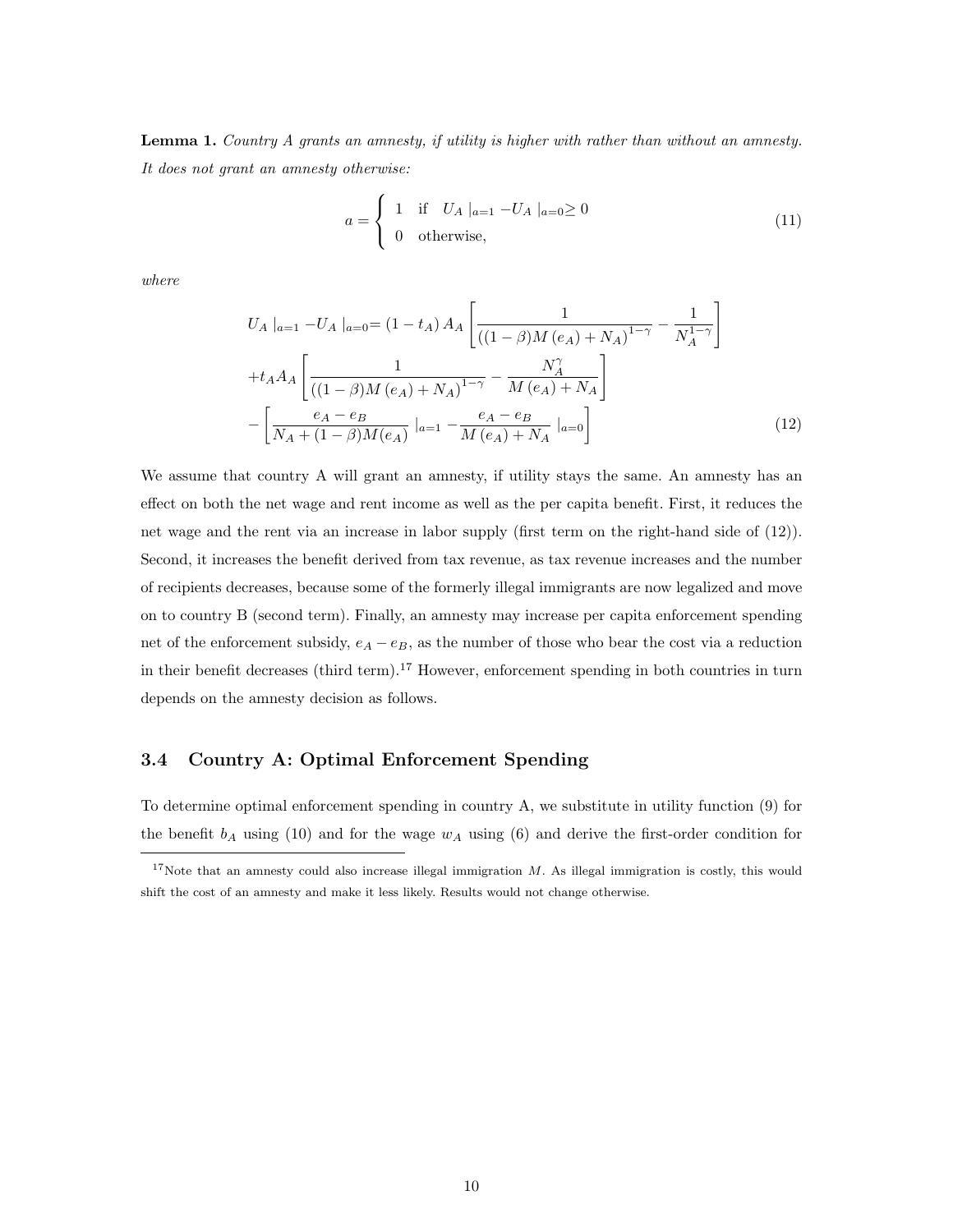enforcement spending  $e_A$ :

$$
\frac{\partial U_A}{\partial e_A} = - (1 - t_A) \frac{(1 - \gamma)a(1 - \beta)A_A \gamma (N_A + a(1 - \beta)M)^{-(1 - \gamma)}}{N_A + a(1 - \beta)M} \frac{\partial M}{\partial e_A}
$$
\n
$$
- (1 - t_A) \frac{(1 - \gamma)^2 a(1 - \beta)A_A (N_A + a(1 - \beta)M)^{-(1 - \gamma)}}{N_A + a(1 - \beta)M} \frac{\partial M}{\partial e_A}
$$
\n
$$
+ t_A \frac{a(1 - \beta)A_A \gamma (N_A + a(1 - \beta)M)^{-(1 - \gamma)}}{(1 - a)M + a(1 - \beta)M + N_A} \frac{\partial M}{\partial e_A}
$$
\n
$$
+ \frac{(1 - a\beta)(A_A (N_A + a(1 - \beta)M)^{\gamma} t_A + e_B - e_A)}{\text{financing effect}}
$$
\n
$$
- \frac{(1 - a\beta)(A_A (N_A + a(1 - \beta)M)^{\gamma} t_A + e_B - e_A)}{(1 - a)M + a(1 - \beta)M + N_A)^2} \frac{\partial M}{\partial e_A}
$$
\n
$$
+ \frac{1}{\text{population effect}}
$$
\n
$$
- \frac{1}{(1 - a)M + a(1 - \beta)M + N_A} = 0
$$
\n
$$
(13)
$$

In case of an amnesty, enforcement spending has an effect on the wage income, the rent and on tax revenue, as enforcement decreases the number of immigrants. The first term of (13) gives the wage effects of enforcement, which is positive as enforcement reduces the number of competing workers. The second term denotes the impact on the rent, which is also positive, because enforcement ceteris paribus reduces the legal labor force and thus increases rent income. Furthermore, three effects can be identified when it comes to the public transfer. The first one we call the financing effect because enforcement affects tax revenue from taxing wage income and rents. This effect is clearly negative as can be seen from (13), because enforcement only has a positive effect on individual wages, but has a negative effect on the aggregate tax base. Secondly there is a positive *population effect*, because enforcement reduces the number of public transfer recipients. Finally there is the direct marginal cost of enforcing the border. Compared to the optimal amnesty decision, effects have the opposite sign. This is because of the diametral impacts of the two policy measures: While an amnesty (among other things) increases the (legal) labor force, enforcement decreases it.

The optimal amount of enforcement spending depends on how effective it is in deterring illegal immigration. For simplicity, we normalize enforcement spending such that it decreases illegal immigration one-to-one:  $\frac{\partial M}{\partial e_A} = -1$ . We solve (13) for  $e_A$  to get optimal enforcement spending as a function of the enforcement subsidy  $e_B$  and the amnesty  $a$ .

Lemma 2. Optimal enforcement spending in country A equals

$$
e_A = \begin{cases} e_B + A_A t_A N_A^{\gamma} - (N_A + M) & \text{if } a = 0\\ e_B + A_A (1 - \gamma) (N_A + (1 - \beta)M)^{\gamma} - \frac{N_A + (1 - \beta)M}{(1 - \beta)} & \text{if } a = 1, \end{cases}
$$
(14)

given  $e_A > 0$ .  $e_A = 0$  otherwise.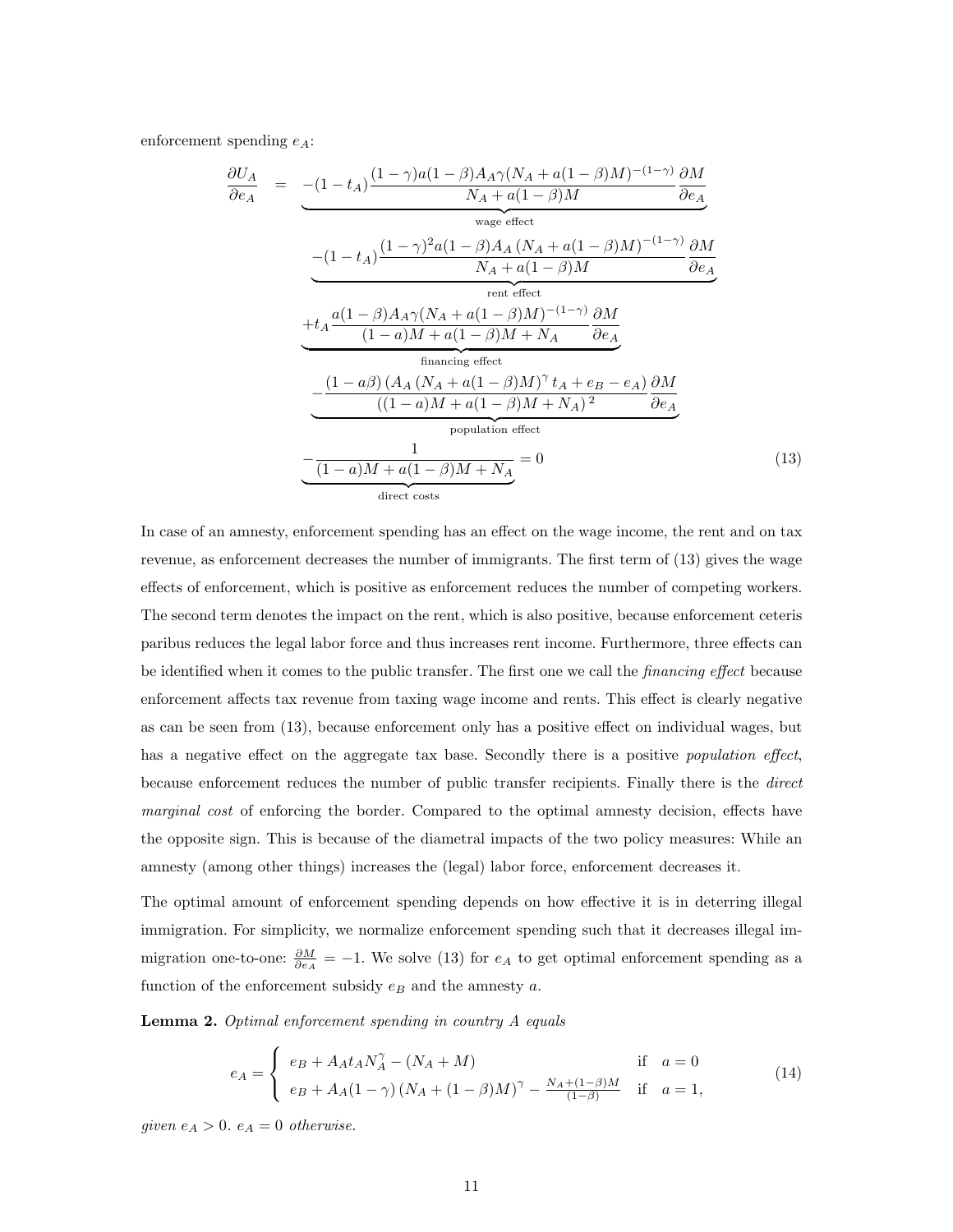We find that enforcement spending in country A increases by the amount of enforcement subsidy from country B as long as  $e_A > 0$ . This is because the subsidy increases the per capita benefit and, therefore, the cost of illegal immigration in A.

#### 3.5 Country B: Optimal Enforcement Subsidy

As before, we determine the optimal amount of the enforcement subsidy  $e_B$  in country B by maximizing individual utility

$$
U_B = (1 - t_B)w_B + (1 - t_B)r_B + b_B.
$$
\n(15)

The government budget constraint requires that total tax revenue equals total benefits plus the enforcement subsidy:

$$
t_B(w_B + r_B)L_B = b_B(M_B + N_B) + e_B.
$$
 (16)

Immigrants who were legalized in country A and moved on to country B  $(M_B = a\beta M)$  contribute to the tax revenue and receive a per capita benefit in the same way as natives.

Substituting for the benefit  $b_B$  in (15) using (16) and for the wage  $w_B$  using (7), and differentiating with respect to  $e_B$  gives the first-order condition for the enforcement subsidy  $e_B$  in country B:

$$
\frac{\partial U_B}{\partial e_B} = - (1 - t_B) \frac{(1 - \gamma)a\beta A_B \gamma (N_B + \beta aM)^{-(1 - \gamma)}}{N_B + a\beta M} \frac{\partial M}{\partial e_A} \frac{\partial e_A}{\partial e_B}
$$
\n
$$
- (1 - t_B) \frac{(1 - \gamma)^2 a\beta A_B (N_B + a\beta M)^{-(1 - \gamma)}}{N_B + a\beta M} \frac{\partial M}{\partial e_A} \frac{\partial e_A}{\partial e_B}
$$
\n
$$
+ \frac{a\beta t_B A_B \gamma (N_B + \beta aM)^{-(1 - \gamma)}}{N_B + a\beta M} \frac{\partial M}{\partial e_A} \frac{\partial e_A}{\partial e_B}
$$
\n
$$
+ \frac{a\beta (A_B (N_B + a\beta M)^{\gamma} t_B - e_B)}{\text{financing effect}}
$$
\n
$$
- \frac{a\beta (A_B (N_B + a\beta M)^{\gamma} t_B - e_B)}{(N_B + a\beta M)^2} \frac{\partial M}{\partial e_A} \frac{\partial e_A}{\partial e_B}
$$
\n
$$
+ \frac{1}{N_B + a\beta M} = 0 \tag{17}
$$

An enforcement subsidy  $e_B$  has five different effects on individual utility in country B. First and second, it decreases the negative marginal wage and rent effect of immigration. Third, it also decreases the positive marginal effect of immigration on tax revenue via an increase in enforcement spending  $e_A$  and the resulting decrease of illegal immigration  $M$ . Fourth, the subsidy decreases the negative marginal effect of immigration on the lump-sum benefit  $b_B$ , which is given by the fourth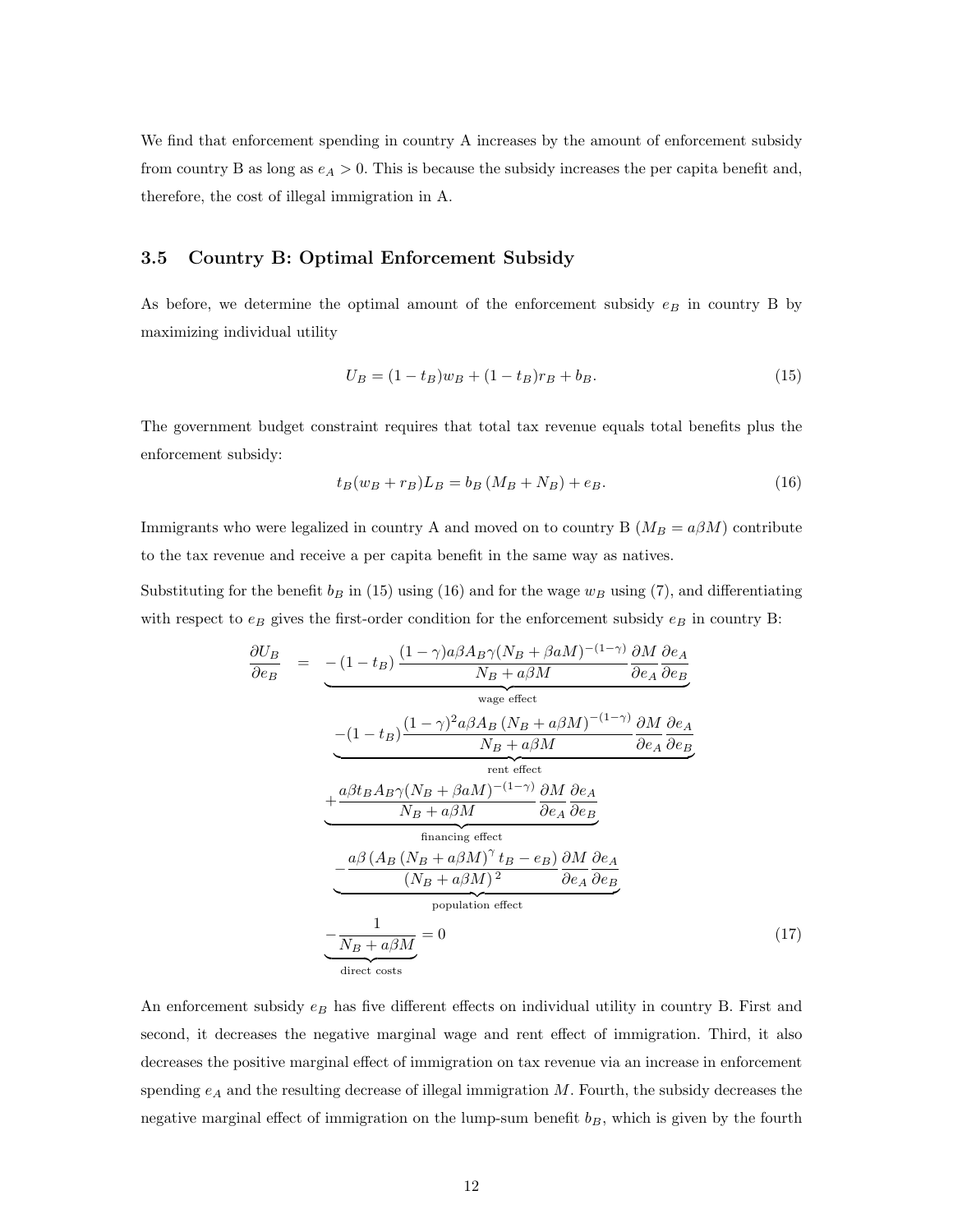term in  $(17)$ ,<sup>18</sup> via the increase in enforcement spending  $e_A$  and the decrease of illegal immigration M. Note that the first four effects are different from zero only in case of an amnesty in country A ( $a \neq 0$ ). Finally, the subsidy has a marginal cost given by the fifth term in (17). Solution of the first-order condition (17) leads to the following optimal enforcement subsidy of country B as a function of  $e_A$  and  $a$ .

**Lemma 3.** The optimal enforcement subsidy by country  $B$  to country  $A$  equals

$$
e_B = \begin{cases} 0 & \text{if either } \frac{\partial e_A}{\partial e_B} = 0 \text{ or } a = 0\\ A_B (1 - \gamma) (N_B + \beta M)^\gamma - \frac{N_B + \beta M}{\beta} & \text{otherwise,} \end{cases}
$$
(18)

given  $e_B > 0$ .  $e_B = 0$  otherwise.

The marginal benefit of the subsidy alone (net of direct costs) depends on the extent to which the subsidy translates into higher actual enforcement spending in country A. For example, the benefit is negative if country A does not spend more on enforcement as a result of the subsidy:  $\frac{\partial e_A}{\partial e_B} = 0$ . As a result, the optimal subsidy is equal to zero. We determine the optimal subsidy for the two cases of i)  $\frac{\partial e_A}{\partial e_B} = 0$  and ii)  $\frac{\partial e_A}{\partial e_B} = 1$ , as these are the two relevant cases, according to (14). The marginal benefit of the subsidy is also negative, if there is no amnesty in country A:  $a = 0$ . Then, the optimal subsidy is also equal to zero.

### 3.6 Non-Cooperative Equilibrium

**Definition 1.** An *equilibrium* is a vector  $(a^*, e_A^*, e_B^*)$  such that i)  $a^*$  is the choice of amnesty in country A, given  $e_A^*$  and  $e_B^*$ , ii)  $e_A^*$  is the choice of enforcement spending in country A, given  $a^*$ ,  $e_B^*$  and iii)  $e_B^*$  is the choice of enforcement subsidy in country B, given  $a^*$ ,  $e_A^*$ .

The optimal amnesty depends on enforcement spending in country A and B according to (11). Both optimal enforcement spending in country A and the optimal enforcement subsidy in country B depend on the amnesty granted in A, according to  $(14)$  and  $(18)$ . In addition,  $e_A$  in turn depends on  $e_B$  and vice versa, as can be seen in (14) and (18). For the solution  $(a^*, e_A^*, e_B^*)$  to be a Nash equilibrium, each variable has to be the best response to the other two.

**Proposition 1.** In equilibrium, the optimal amnesty  $a^*$  is equal to 0 or 1 according to the conditions stated in Appendix A. Depending on the amnesty decision, optimal enforcement spending  $e_A^*$  and  $e_B^*$  in countries A and B are equal to the following.

For  $a^* = 0$ ,

 $e_B^* = 0$  $e^*_A = A_A t_A N_A^{\gamma} - (N_A + M),$ 

<sup>&</sup>lt;sup>18</sup>Note that  $b_B = \frac{A_B t_B \gamma (N_B + a \beta M)^{\gamma} - e_B}{N_B + a \beta M}$  according to (16).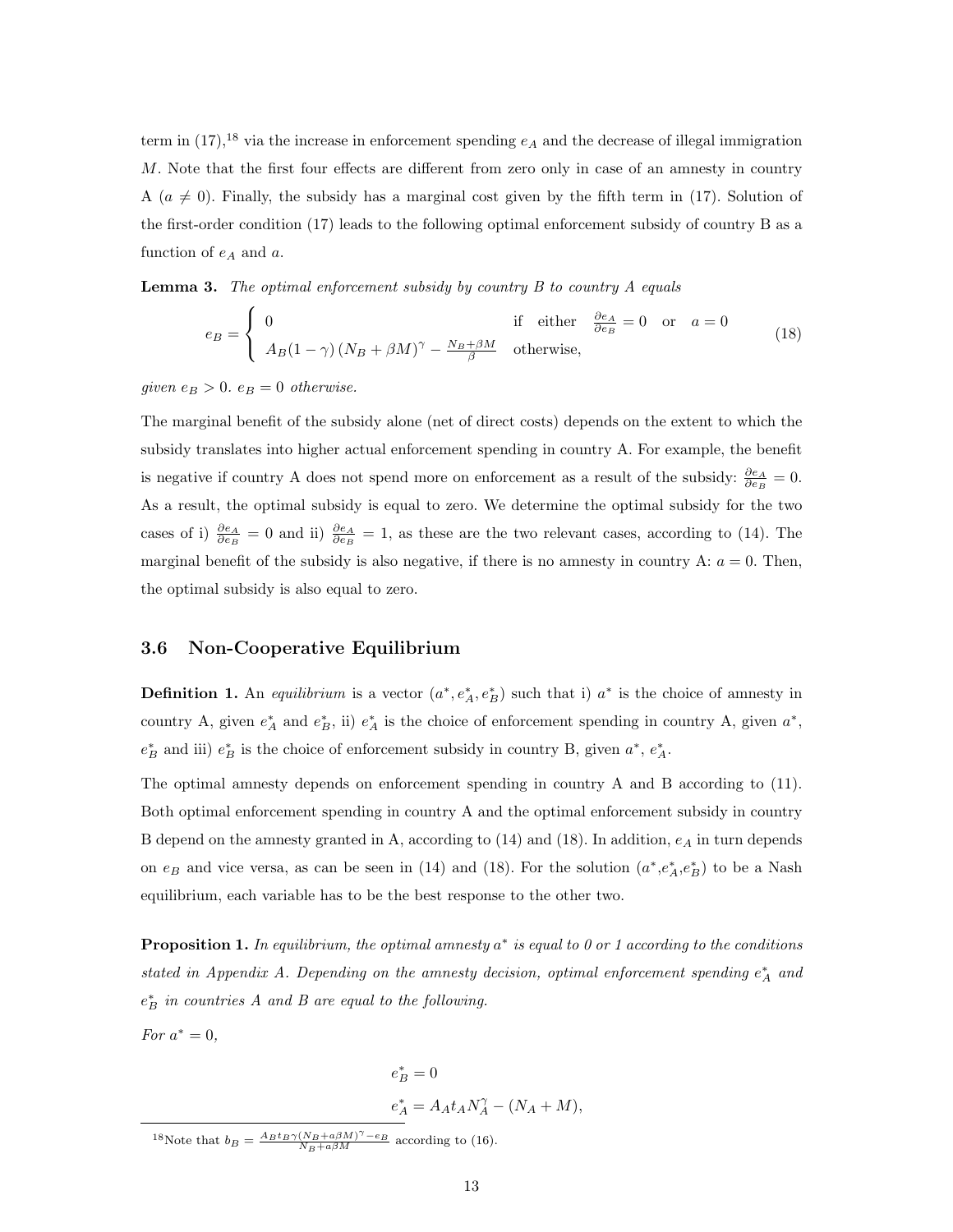if  $e_A^* > 0$ .  $(a^*, e_B^*, e_A^*) = (0, 0, 0)$  otherwise.

For  $a^* = 1$ ,

$$
e_{B}^{*} = A_{B}(1 - \gamma) (N_{B} + \beta M)^{\gamma} - \frac{N_{B} + \beta M}{\beta}
$$
  
\n
$$
e_{A}^{*} = e_{B}^{*} + A_{A}(1 - \gamma) (N_{A} + (1 - \beta)M)^{\gamma} - \frac{N_{A} + (1 - \beta)M}{(1 - \beta)},
$$

if  $e^*_B > 0$  and  $e^*_A > 0$  and

$$
e^{*}_{B} = 0
$$
  

$$
e^{*}_{A} = A_{A}(1 - \gamma) (N_{A} + (1 - \beta)M)^{\gamma} - \frac{N_{A} + (1 - \beta)M}{(1 - \beta)},
$$

if  $e^*_B$  according to the paragraph above  $\leq 0$  and  $e^*_A > 0$ .  $(a^*, e^*_B, e^*_A) = (1, 0, 0)$  otherwise.

Proof. If there is no amnesty, country B does not pay any subsidy because it is not affected by immigration. Then, country A pays for enforcement, if its marginal benefit in the form of an increase in the per capita benefit  $\frac{A_A t_A N_A^{\gamma}}{(N_A+M)^2}$  is greater than the direct marginal cost of enforcement  $\frac{1}{N_A+M}$ .

If there is an amnesty, country B pays a subsidy, if the marginal benefits in the form of an increase in income and per capita benefit are greater than the marginal costs in the form of the direct cost and a decrease in tax revenue, respectively. Likewise, country A pays for enforcement, if the subsidy from country B plus the aforementioned marginal benefits are greater than the aforementioned marginal costs. Enforcement spending in A increases in the subsidy from B because the subsidy adds to the public revenue in A that can be distributed in the form of the per capita benefit, which in turn increases the marginal benefit of enforcement for A.

Corollary 1. An amnesty in country A becomes more likely with an increase in the rate of onward migration  $\beta$ .

 $\blacksquare$ 

$$
\frac{\partial (U_A |_{a=1} - U_A |_{a=0})}{\partial \beta} = \frac{M(1 - \gamma)A_A L_A \gamma}{(N_A + (1 - \beta)M)^2} + \frac{e_B - e_A}{(N_A + (1 - \beta)M)^2} > 0
$$

The utility gain from an amnesty increases in the migration rate  $\beta$ . This is because income in case of an amnesty increases with  $\beta$  due to a positive effect on net wage, rent and per capita benefit, as the population (and, therefore, labor supply) decreases.<sup>19</sup>

<sup>&</sup>lt;sup>19</sup>Income does not change with  $\beta$  in the case of no amnesty.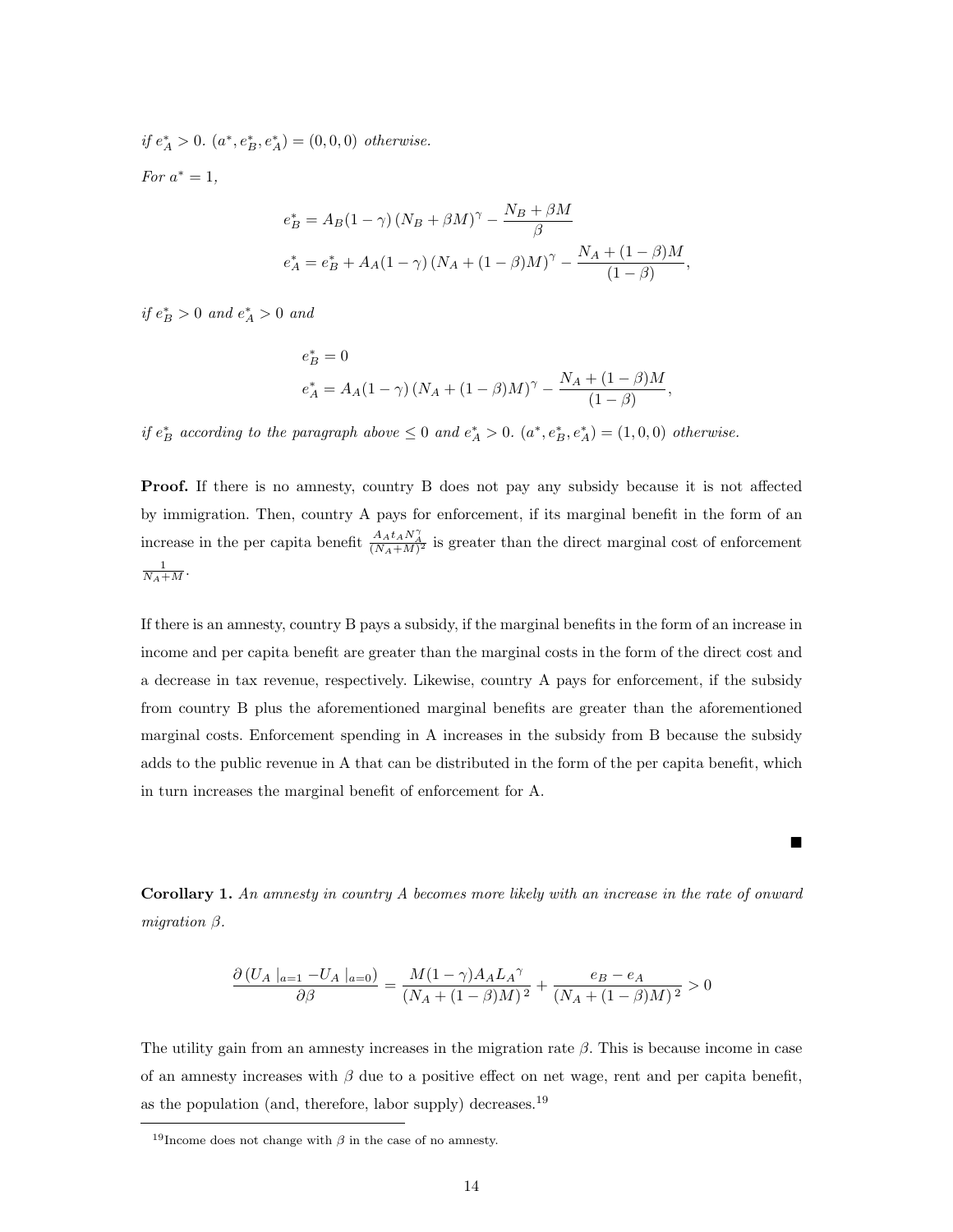Corollary 2. Given that there is an amnesty, any positive enforcement spending decreases in country A (for given enforcement subsidy from country B), and increases in country B with an increase in the rate of onward migration  $\beta$ .

$$
\frac{\partial e_A}{\partial \beta} = -M(1 - \gamma)w_A - \frac{N_A}{(\beta - 1)^2} < 0
$$

$$
\frac{\partial e_B}{\partial \beta} = M(1 - \gamma)w_B + \frac{N_B}{\beta^2} > 0
$$

An increase in the share of migrants who move from country A to country B decreases the marginal benefit of enforcement relative to the marginal cost in country A, and it increases the marginal benefit of enforcement relative to the marginal cost in country B. Therefore, enforcement (net of the subsidy) decreases with  $\beta$  in A and increases in B.

**Corollary 3.** An increase in the factors of technology  $A_A$  and  $A_B$  increases any positive enforcement spending in country A and country B, respectively, for any given amnesty regime.

The negative effects of immigration on net wage, rent and per capita benefit as well as the positive effect on tax revenue all increase with labor productivity. As the negative effects increase more strongly than the positive effect, enforcement spending increases.

$$
\frac{\partial e_A}{\partial A_A} = (1 - \gamma) (N_A + a(1 - \beta)M)^{\gamma} > 0
$$

$$
\frac{\partial e_B}{\partial A_B} = (1 - \gamma) (N_B + a\beta M)^{\gamma} > 0
$$

### 4 Cooperative Equilibrium

Next, we determine the efficiency of each country's decision on enforcement spending for the federation overall. To this end, we determine whether a policy change on enforcement spending by country A or country B could increase the joint welfare of both countries, i.e.

$$
W = U_A N_A + U_B N_B. \tag{19}
$$

We analyze the overall efficiency of enforcement spending for each of the two possible amnesty regimes in country A.<sup>20</sup>

 $^{20}$ The overall efficiency of the amnesty policy in country A depends on parameter values. A given amnesty regime is inefficient for the federation, if a regime change would result in a welfare loss in country A,  $U_A(a = 1) - U_A(a = 0)$ (given by (28)-(31)), that is smaller than any analogous welfare gain in country B,  $U_B(a = 1) - U_B(a = 0)$ , and it is efficient otherwise. The joint welfare effect depends on the values of tax rates and productivity and population levels in the two countries, as well as on the size of illegal immigration and the rate of onward migration from A to B.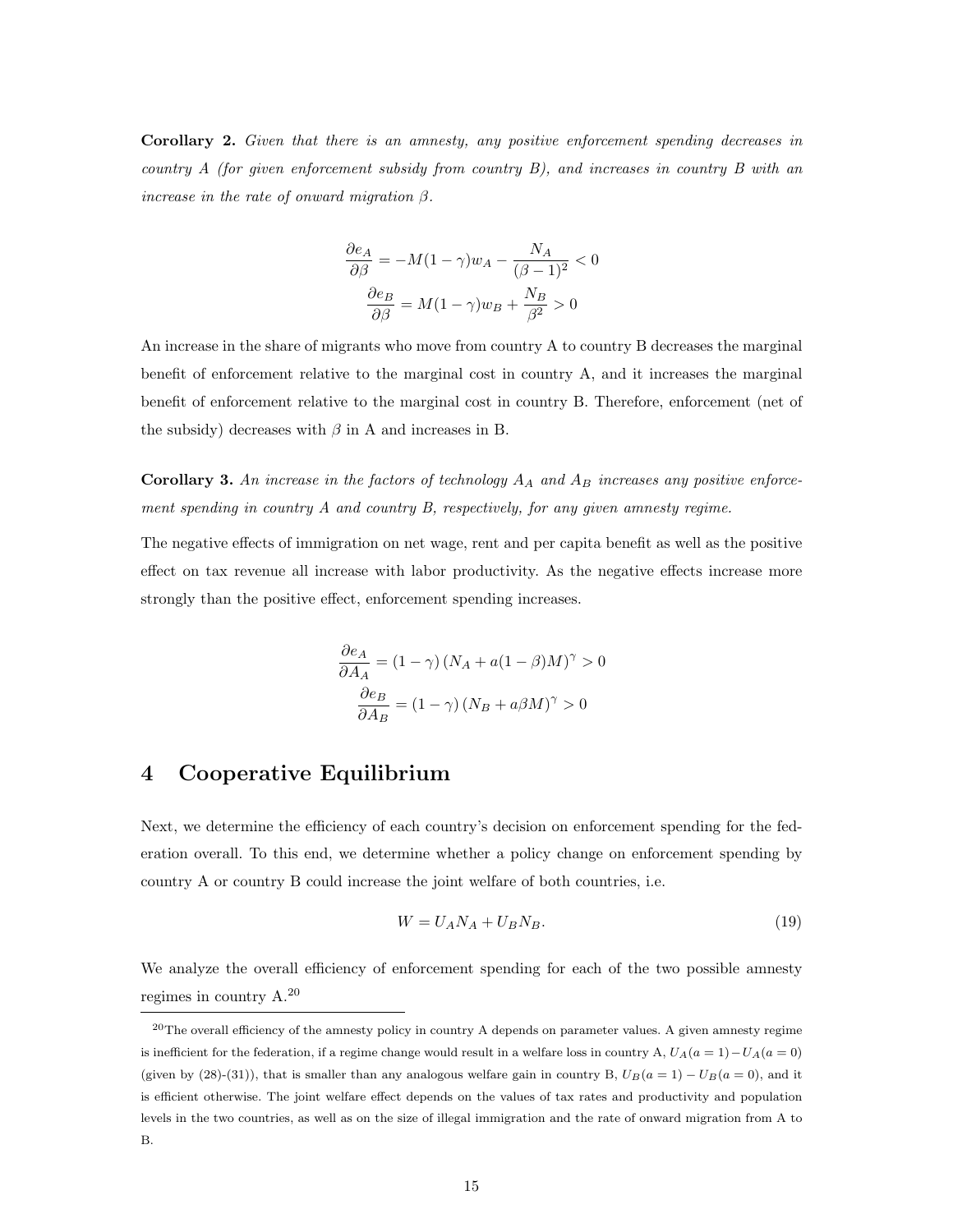The marginal effect of enforcement spending in country  $A$ ,  $e_A$ , on joint welfare is given by

$$
\frac{\partial W}{\partial e_A} = \frac{\partial U_A}{\partial e_A} N_A + \frac{\partial U_B}{\partial e_A} N_B.
$$
\n(20)

From (15) together with (16), we get

$$
\frac{\partial U_B}{\partial e_A} = (1 - t_B) \frac{(1 - \gamma)a\beta A_B \gamma (N_B + \beta aM)^{-(1 - \gamma)}}{N_B + a\beta M} + (1 - t_B) \frac{(1 - \gamma)^2 a\beta A_B (N_B + a\beta M)^{-(1 - \gamma)}}{N_B + a\beta M}
$$

$$
-\frac{a\beta t_B A_B \gamma (N_B + \beta aM)^{-(1 - \gamma)}}{N_B + a\beta M} + \frac{a\beta (A_B (N_B + a\beta M)^{\gamma} t_B - e_B)}{(N_B + a\beta M)^2}.
$$
(21)

As enforcement spending in A reduces illegal immigration  $M$ , it has the same effects on utility in country B as the enforcement subsidy  $e_B$  (without the cost): a positive effect on wage and rent income, a positive effect on the per capita benefit for given tax revenue (as the number of recipients decreases) and a negative effect on the benefit for a given number of recipients (as tax revenue decreases). If there is no amnesty  $(a = 0)$  or no onward migration  $(\beta = 0)$ , there is no effect of immigration and, therefore, no effect of enforcement spending  $e_A$  on country B. In this simple case, the individually efficient level of  $e_A$  is just equal to the efficient level overall.

More interesting is the case where both countries are affected by immigration, and enforcement spending in country A has an external effect on country B, and vice versa. Therefore, we assume in the following that there is an amnesty in country A and strictly positive onward migration from country A to country B.

**Proposition 2.** The cooperative level of enforcement spending in  $A$  is greater than any positive Nash spending  $e_A^* > 0$ . Likewise, the cooperative level of the enforcement subsidy from B is greater than any positive Nash subsidy  $e^*_{B} > 0$ .

**Proof.** According to (21),  $\frac{\partial U_B}{\partial e_A} > 0$  iff

$$
e_B < (1 - \gamma) A_B (N_B + a\beta M)^{\gamma}.
$$

Substituting for  $e_B$  using the Nash equilibrium values of the enforcement subsidy according to Proposition 1, we find that the condition above is always fulfilled.<sup>21</sup> In other words, the cost of immigration for country B via a decrease in net wage, rent and per capita benefit (for given tax revenue) always exceeds the benefit of immigration via an increase in tax revenue. Therefore, country B gains from increased enforcement in country A. As  $\frac{\partial U_A}{\partial e_A} = 0$  at any strictly positive Nash equilibrium  $e_A^* > 0$ , the marginal welfare effect  $\frac{\partial W}{\partial e_A}$  according to (20) is positive.<sup>22</sup> The maximum welfare  $W$  is achieved at a level  $e_A$  that is higher than the level chosen by country A.

<sup>&</sup>lt;sup>21</sup>It is also easy to see that  $\frac{\partial U_B}{\partial e_B} > 0$  is sufficient for  $\frac{\partial U_B}{\partial e_A} > 0$  by comparing (17) with (21).

<sup>&</sup>lt;sup>22</sup>Note that if the Nash equilibrium level of  $e_A$  is zero, the marginal effect for country A  $\frac{\partial U_A}{\partial e_A}$  is negative, and the total marginal effect depends on parameter values.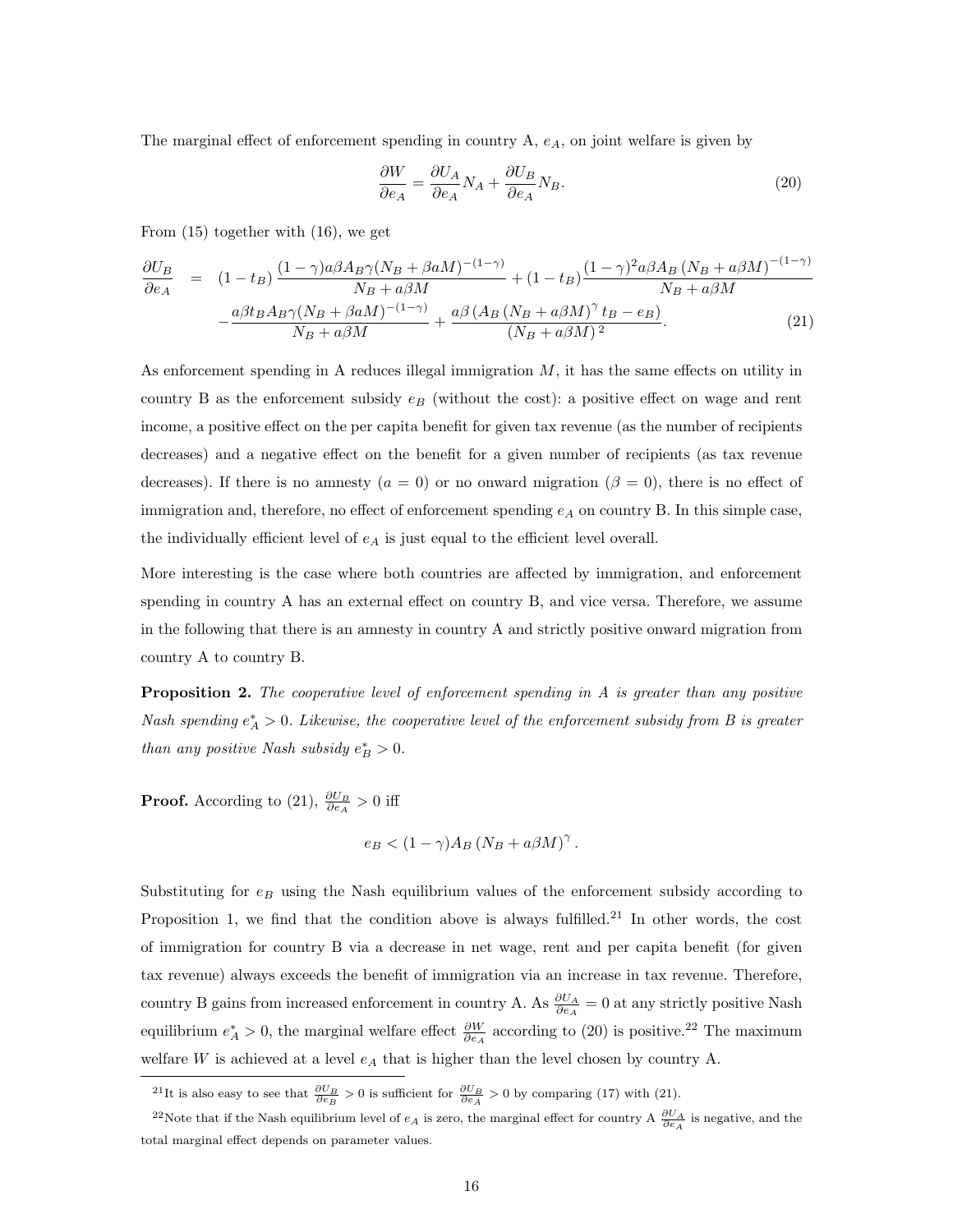Analogously, we determine the marginal effect of enforcement spending in country  $B$ ,  $e_B$ , on joint welfare as the sum of marginal effects:

$$
\frac{\partial W}{\partial e_B} = \frac{\partial U_A}{\partial e_B} N_A + \frac{\partial U_B}{\partial e_B} N_B.
$$
\n(22)

According to (9) together with (10),

$$
\frac{\partial U_A}{\partial e_B} = \frac{1}{N_A + (1 - a)M + a(1 - \beta)M},\tag{23}
$$

 $\blacksquare$ 

which is strictly positive, while  $\frac{\partial U_B}{\partial e_B} = 0$  at any strictly positive Nash equilibrium  $e_B^* > 0$ .

From the results derived above, we can conclude that an increase in any positive non-cooperative equilibrium levels of enforcement spending in A and enforcement spending in B can increase joint welfare in the federation.<sup>23</sup>

### 5 Extensions

### 5.1 Endogenous Onward Migration

So far, we have assumed that illegal immigration M and the rate of onward migration  $\beta$  are given. However, migration is likely to increase in the income differentials that are to be gained from moving. In turn, these differentials will decrease with migration. Arbitrage via migration will therefore reduce any given income differential,  $24$  if the cost of migration is not too large. While we can argue that the migration cost from outside the federation is large enough for the effect of marginal changes in income on illegal immigration  $M$  to be negligible, the effect on onward

 $^{23}$ Note that the maximization of joint welfare in cooperative equilibrium may not result in an increase in welfare for both countries. For example, the welfare loss in A from an increase in  $e_A$  might exceed the welfare gain in A from an increase in  $e_B$ . As a consequence, a side payment would be necessary from country B to country A to induce an increase in enforcement spending in both countries to the cooperative level.

 $^{24}$ For simplicity, here – and elsewhere in the paper – we exclude the possibility that natives of the federation migrate as to take advantage of income differentials within the federation. Allowing for natives' arbitrage would weaken the effect on  $\beta$ , but not qualitatively change our results. Our simplifying assumption may be justified by very low migration rates within the European Union (only 4% of all EU citizens have ever settled – at least temporarily – in another EU member state; see Eurobarometer, 2006) despite persisting income differentials. This stylized fact is usually explained by a strong attachment-to-home (see, e.g., Mansoorian and Myers, 1993) which implies particularly high migration costs, especially in comparison to migrants coming from outside the EU for whom the main migration costs have already occured when – illegally – entering the Union.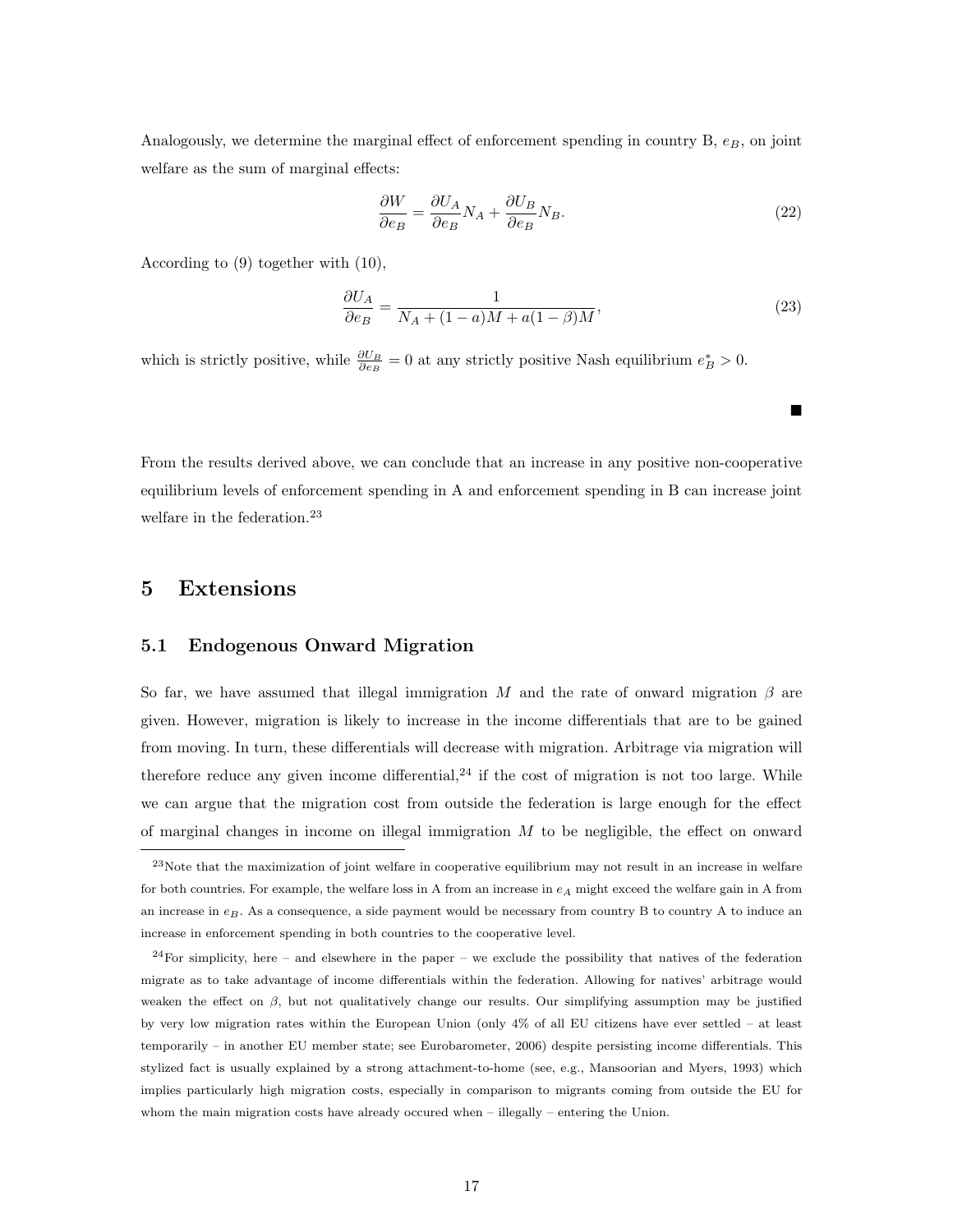migration  $\beta$  might be more substantial. In the following, we therefore model the rate of migration  $\beta$  from country A to country B as a function of the difference in income between the two countries. We assume that with an amnesty, immigrants in country A gain the right to move freely within the federation immediately.<sup>25</sup> They can choose whether to stay in country A or migrate on to

country B. Their incentive to do so is assumed to depend on the difference in net wages, rents and per capita benefits that is to be gained by moving from A to B as well as their individual cost of migration.<sup>26</sup>

#### 5.1.1 The Migration Decision

Let  $v_i \in (0, \bar{c})$  denote the individual migration cost that is required by legal immigrant i to move to country B. Migration costs differ, for instance, due to differing preferences with respect to the country of final destination or due to country ties that build up while waiting for legalization. We assume that legal immigrants in A are uniformly distributed with respect to their migration cost  $v_i$ . An immigrant chooses to move to country B, if the income differential is large enough to cover her migration cost  $(U_B - U_A > v_i)$  and stays in country A otherwise. Denote any given income differential by

$$
v \equiv U_B - U_A. \tag{24}
$$

Since all legal immigrants with migration cost  $v_i < v$  choose to move to country B, v gives the number of legal immigrants in country A choosing to move. Setting  $\bar{c} = 1$ , we can express their number as a share. Then, the rate of onward migration equals<sup>27</sup>

$$
\beta = \begin{cases}\n0 & \text{if } v < 0 \\
1 & \text{if } v > 1 \\
v & \text{otherwise,} \n\end{cases}
$$
\n(25)

where

$$
v = [(1 - t_B)(w_B + r_B) + b_B] - [(1 - t_A)(w_A + r_A) + b_A]
$$
\n(26)

according to (24) together with (9) and (15).

If income is lower in country B than in country A, then migrants will incur an income loss in addition to the migration cost when moving. As a consequence, none of them will move. If income

<sup>25</sup>Within the EU, immigrants typically gain the right of free movement only with delay, i.e. after having resided in an EU member state for a minimum of 5 years.

 $^{26}$ For example, immigrants who have been in country A longer than others might have a higher cost of onward migration.

<sup>&</sup>lt;sup>27</sup>Note that we substitute for  $\bar{c} = 1$  in  $\frac{v}{\bar{c}}$ .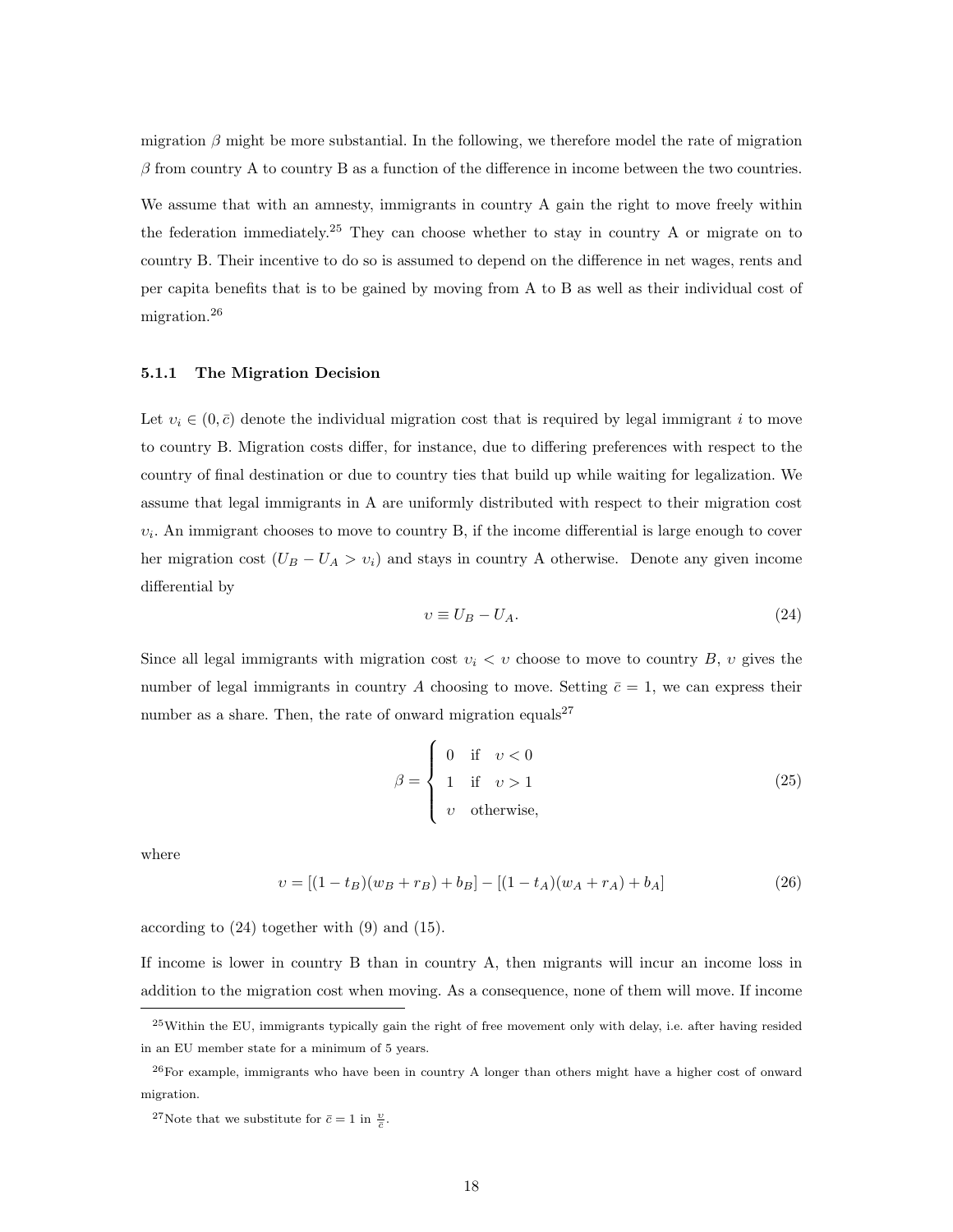is higher in B than in A and the income gain is large enough to compensate migrants for their migration cost, they move to B. If the income gain is not large enough, they stay in A.

After substituting for wages and per capita benefits in  $(26)$  using  $(6)$ ,  $(7)$  and  $(10)$ ,  $(16)$  and rearranging, we get

$$
v = \frac{A_B}{(a\beta M + N_B)^{1-\gamma}} - \frac{(1 - t_A)A_A}{(a(1 - \beta)M + N_A)^{1-\gamma}} - \frac{e_B}{a\beta M + N_B} - \frac{e_B - e_A}{(1 - a\beta)M + N_A} - \frac{(A_A (a(1 - \beta)M + N_A)^{\gamma})t_A}{(1 - a\beta)M + N_A}
$$
(27)

The income differential and, in consequence, the rate of onward migration  $\beta$  depend on the amnesty and on enforcement spending in both countries according to (27). In particular, migration increases in enforcement spending  $e_A$  and decreases in the enforcement subsidy  $e_B$  as the former (latter) reduces the per capita benefit to be gained in country A (B).

#### 5.1.2 Equilibrium

**Definition 2.** An equilibrium with endogenous migration  $\beta$  is a vector  $(a^*, e_A^*, e_B^*, \beta^*)$  such that i)  $a^*$  is the choice of amnesty in country A, given  $e_A^*$ ,  $e_B^*$  and  $\beta^*$ , ii)  $e_A^*$  is the choice of enforcement spending in country A, given  $a^*$ ,  $e_B^*$  and  $\beta^*$ , iii)  $e_B^*$  is the choice of enforcement subsidy in country B, given  $a^*, e_A^*$  and  $\beta^*$  and iv)  $\beta^*$  is the rate of migration, given  $a^*, e_A^*$  and  $e_B^*$ .

The rate of migration  $\beta$  depends on the amnesty and enforcement decisions according to (25) together with (27), while the optimal amnesty and enforcement spending in country A and B depend on each other and on the rate of migration according to (11), (14) and (18). For the solution  $(a^*, e_A^*, e_B^*, \beta)$  to be a Nash equilibrium, each variable has to be the best response to the other three.

**Proposition 3.** With an endogenous rate of migration  $\beta$ , there can be multiple Nash equilibria  $(a^*, e^*_A, e^*_B, \beta^*)$ , a unique Nash equilibrium or none at all.

Proof. See Appendix B.

With endogenous onward migration  $\beta$ , there can now be more than one Nash equilibrium for a given set of parameter values, or none at all. While the solution thus gets more complicated, the essential findings from the case with given  $\beta$  (compare Corollaries 1-3) do not change.

#### 5.2 The Policy Choice on Onward Migration

Of course, the countries within the federation may choose to restrict any migration rate  $\beta$  that arises endogenously as migrants move to maximize their income. In the following, we determine the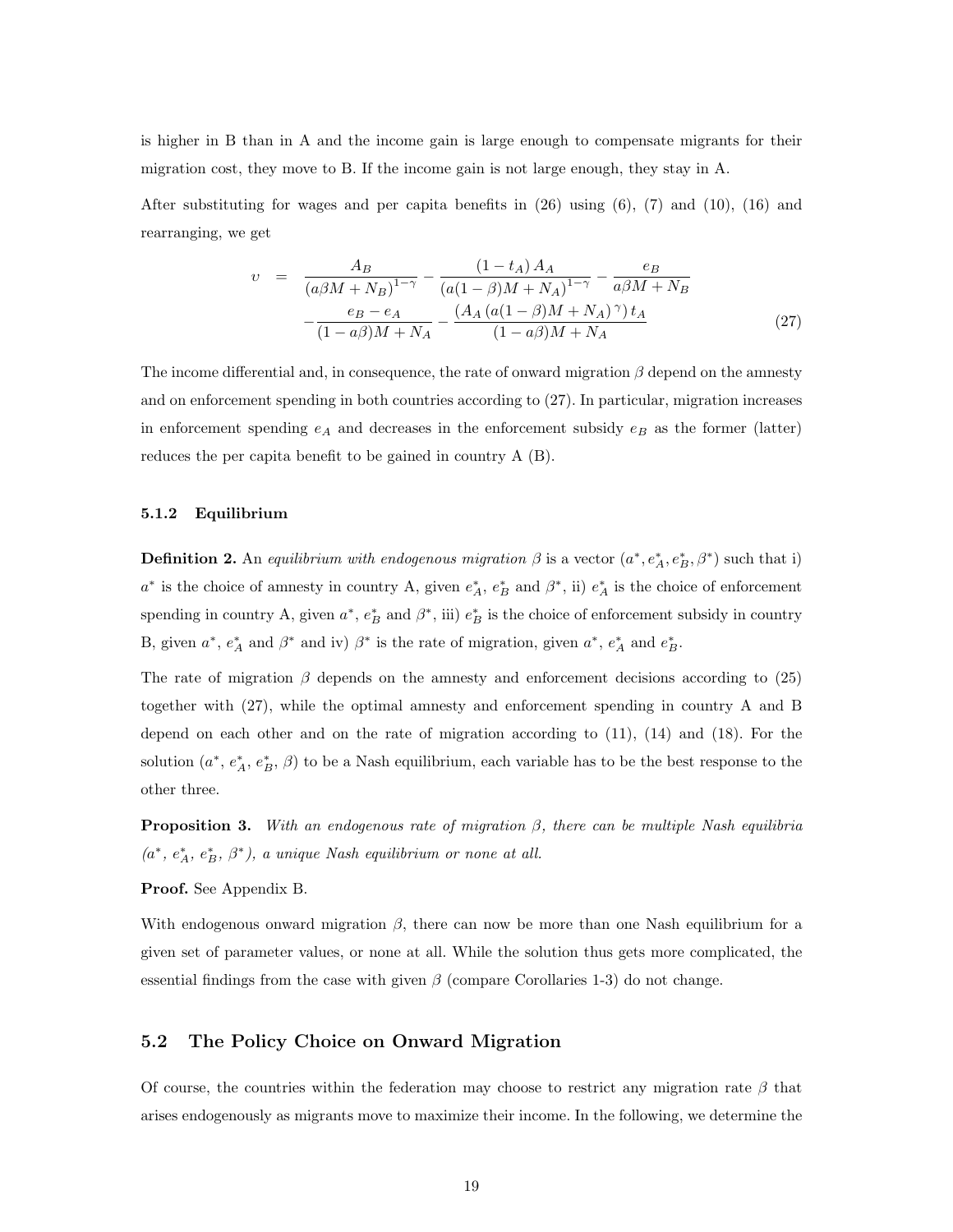optimal rate of migration for both countries A and B and derive the outcome of Coasian bargaining over the migration rate between the two countries.

We only consider the case where  $\beta \geq \tilde{\beta}$  such that  $a = 1$  according to the proof to Proposition 4. If  $\beta < \tilde{\beta}$ , then there is no amnesty and no legal migrants who could move.

**Lemma 4.** Assume  $\beta \geq \tilde{\beta}$  such that the optimal amnesty decision is a = 1 and migration from country A to country B is possible. Then, the optimal rate of migration for country A is  $\beta = 1$ . The optimal rate of migration for country B is  $\beta = 0$ .

#### Proof.

According to the expression for utility in country A (9) together with wage (6), benefit (10) and amnesty and enforcement spending according to Proposition 4, marginal utility in A with respect to migration is positive:  $\frac{\partial U_A}{\partial \beta} > 0$ . Analogously, (15) together with (7), (16) and Proposition 2 shows that marginal utility in B with respect to migration is negative:  $\frac{\partial U_B}{\partial \beta} < 0$ . See Appendix C. An increase in the share of legal migrants who move from country A to country B decreases the population in A and, therefore, increases net wage, rent and per capita benefit in A. It increases the population in B, where it decreases net wage, rent and per capita benefit. As a result, utility in A increases, whereas utility in B decreases, and the optimal rate of migration for country A (B) is equal to one (zero).

Lemma 5. As an outcome of Coasian bargaining over the migration rate, countries A and B will either restrict migration to zero or allow free migration.

 $\blacksquare$ 

 $\blacksquare$ 

#### Proof.

The marginal gain from migration  $\beta$  in country A is increasing in  $\beta$ , while the marginal cost from  $\beta$  in country B is decreasing (see Appendix C). Denote the equilibrium rate of free migration according to Proposition 4 as  $\bar{\beta}$ . Then, for any  $0 < \beta < \bar{\beta}$ , it is true that either i) country B can compensate country A for a reduction of  $\beta$  to zero, or ii) country A can compensate country B for a rise of  $\beta$  to  $\overline{\beta}$ . Whether the bargaining outcome will be zero or free migration depends on the size of the gain from free migration for country A relative to the size of the loss for country B.

**Corollary 5.** Coasian bargaining over the migration regime between country  $A$  and  $B$  is more likely to result in free migration, i) the greater the factor of technology in country  $A$ ,  $A_A$  and ii) the smaller the factor of technology in country  $B, A_B$ .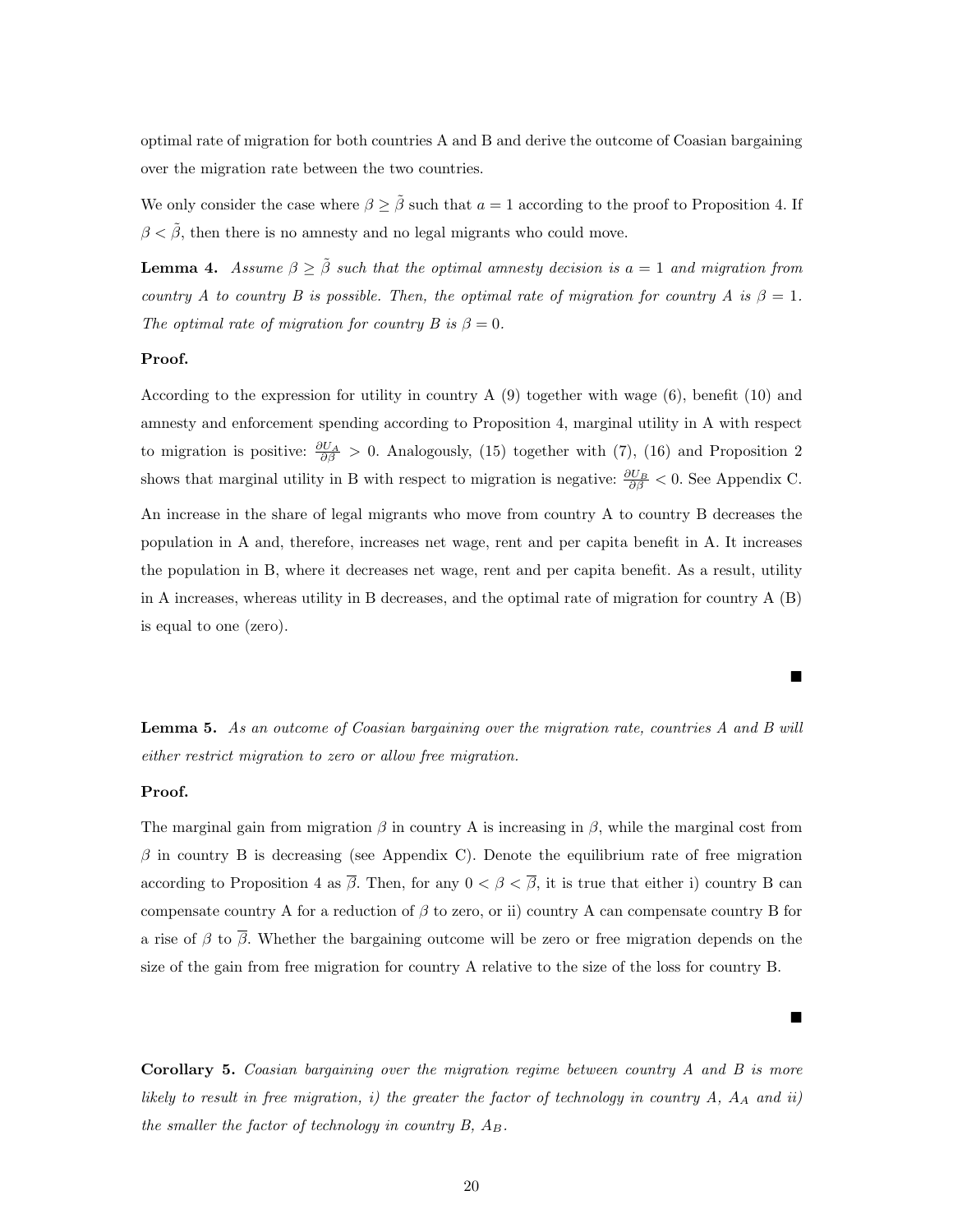The gain from free migration in A is increasing in  $A<sub>A</sub>$ , while the loss from free migration in B is increasing in  $A_B$ . This is because the negative effect of legalized migrants on net wage, rent and per capita benefit increases in the factor of technology in both countries (compare Corollary 2).

## 6 Conclusion

Illegal immigration is a persistent and growing phenomenon despite enhanced efforts of destination countries to tighten their borders. As not all illegal immigrants can be deterred by enforcement policies, amnesties become a policy option with regard to illegals already in the country. Within the EU, policies on illegal immigration have remained rather uncoordinated so far, even though it has been recognized that cooperation on the issue is highly needed. In a federation with free movement of persons such as the EU, the policies on illegal immigration in one country can cause important externalities in another country. This has become apparent in recent conflicts between EU member countries concerning the distribution of the costs of enforcement of the EU border and the amnesty policies of countries on the border such as Italy and Spain.

In this paper, we consider the external effects of the policies on enforcement spending and amnesty in a federation where illegals can move freely once they are legalized. In a two-country, twoinstrument non-cooperative setting, we determine the optimal amnesty and enforcement spending in a border country as well as the optimal enforcement subsidy of a country within the border of the federation. Taking into account the various interactions between amnesties and enforcement policies, we determine the Nash equilibria on both amnesties and enforcement, and show that enforcement spending in the border country is always greater than or equal to enforcement within the border. The distribution of enforcement spending crucially depends on the rate of onward migration of legalized migrants within the federation.

Further, we find that in non-cooperative equilibrium with positive enforcement spending in both countries, total enforcement spending is too low to maximize joint welfare. However, Coasian bargaining between countries can achieve an efficient policy on the movement of legalized migrants within the federation.

Our paper contributes to the current quest for suitable policies in Europe with respect to the growing number of illegal immigrants. We show that important externalities arise from single country policies on illegal immigration and that there is scope for cooperation that would improve the efficiency of such policies. Recent initiatives like the common European border agency Frontex are a first step in this direction.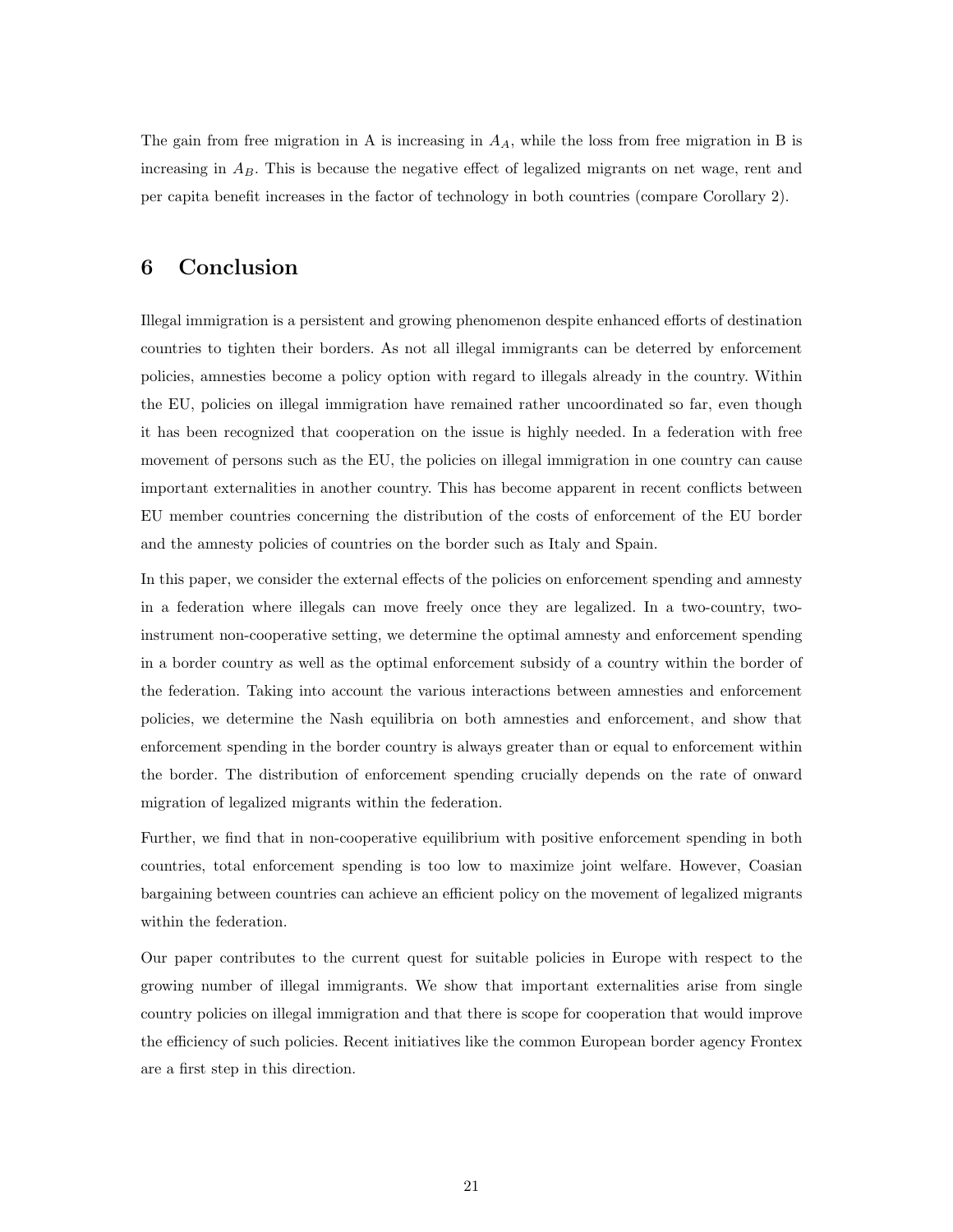## References

- Baldwin-Edwards, M. (2005): "Migration in the Middle East and Mediterranean," Study prepared for the Global Commission on International Migration, available online: http://www.mmo.gr/pdf/news/Migration in the Middle East and Mediterranean.pdf.
- Card D. (1990): "The Impact of the Mariel Boatlift on the Miami Labor Market," Industrial Labor Relations Review 43, 245–257.
- Carrasco, R, J.F. Jimeno, A.C. Ortega (2008): "The Effect of Immigration on the Labor Market Performance of Native-Born Workers: Some Evidence for Spain," Journal of Population Economics 21, 627–648.
- Carrera, S. (2007): "The EU Border Management Strategy: FRONTEX and the Challenges of Irregular Immigration in the Canary Islands," CEPS Working Document No. 261.
- Carter, T.J. (1999): "Illegal Immigration in an Efficiency Wage Model," Journal of International Economics 49, 385–401.
- Carter, T.J. (2005): "Undocumented Immigration and Host-Country Welfare: Competition Across Segmented Labor Markets," Journal of Regional Science 45, 777–795.
- Chau, N. (2001): "Strategic Amnesty and Credible Immigration Reform," Journal of Labor Economics 19, 604–634.
- Chiswick, B.R. (1988a): "Illegal Aliens: Their Employment and Employers,"Kalamazoo, Michigan: W.E. Upjohn Institute for Employment Research.
- Chiswick, B.R. (1988b): "Illegal Immigration and Immigration Control," Journal of Economic Perspectives 2, 101–115.
- Chiuri, M.C., G. De Arcangelis, A.M. D'Uggento, G. Ferri (2007): "Features and Expectations of Illegal Immigrants: Result of a field survey in Italy," ChilD Working Paper n. 01/2007.
- Cohen-Goldner, S., M.D. Paserman (2004): "The Dynamic Impact of Immigration on Natives´ Labor Market Outcomes: Evidence from Israel. IZA Discussion Paper No. 1315.
- Cuschieri, M.A. (2007): "Europe's Migration Policy Towards the Mediterranean," ZEI Discussion Paper C168.
- Djajič, S. (1997): "Illegal Immigration and Resource Allocation," International Economic Review 38, 97–117.
- Epstein, G.S., A. Weiss (2001): "A Theory of Immigration Amnesties," IZA Discussion Paper No. 302.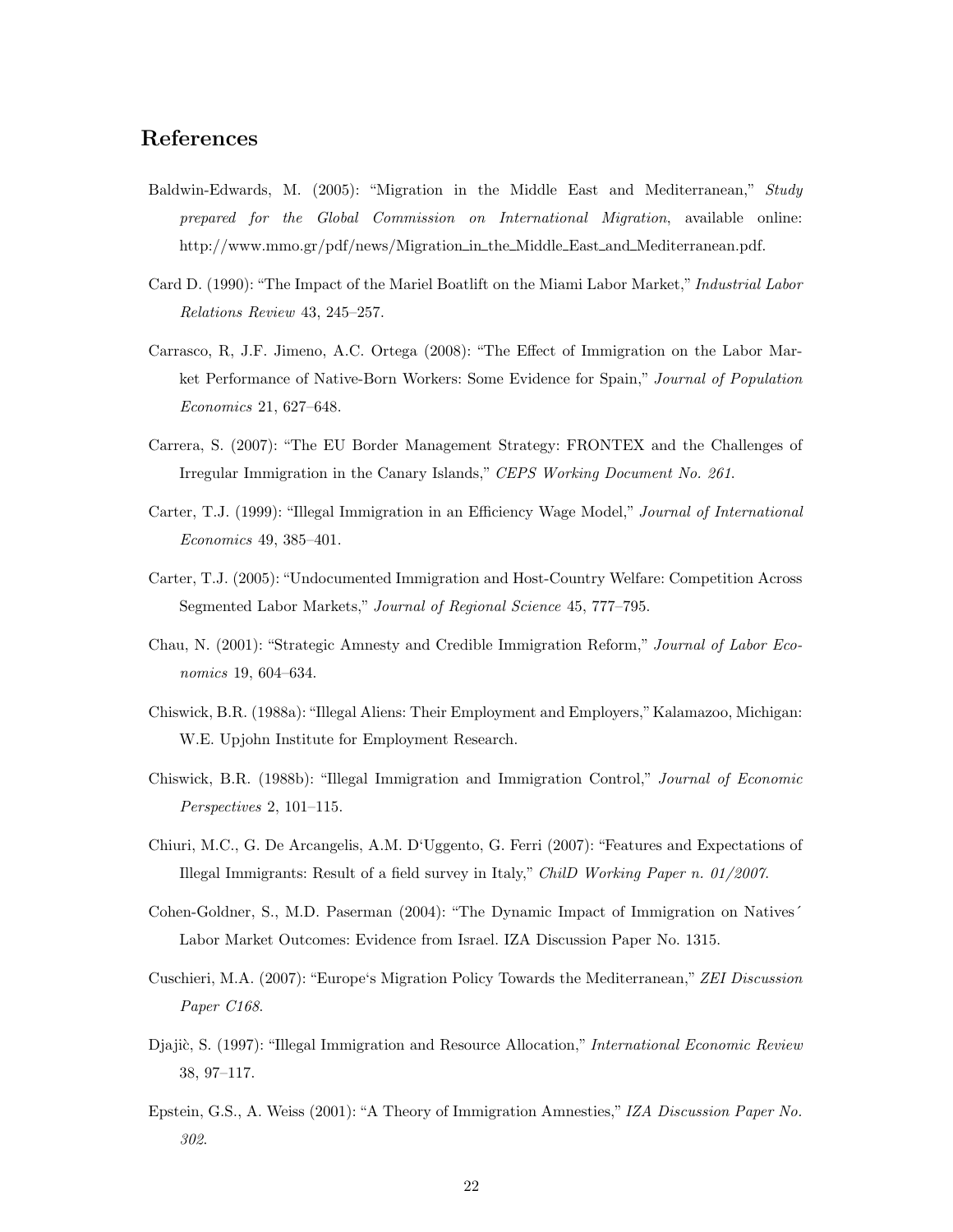- Eurobarometer (2006): "Europeans and Mobility: First Results of an EU-Wide Survey", European Communities, Publications Office.
- Facchini, G., Lorz, O., G. Willmann (2006): "Asylum Seekers in Europe: The Warm Glow of a Hot Potato," Journal of Population Economics 19, 411–430.
- Fakiolas, R. (1999): "Socio-Economic Effects of Immigration in Greece," Journal of European Social Policy 9, 211–227.
- Fenge, R., V. Meier (2006): "Subsidies for Wages and Infrastructure: How to restrain undesired Immigration," CESifo Working Paper No. 1741.
- Friedberg R.M., J. Hunt (1995): "The Impact of Immigrants on Host Country Wages, Employment and Growth," Journal of Economic Perspectives 9, 23–44.
- Garcia, A.S. (2009): "Legal or Illegal? Preferences on Immigration," International Journal of Social Welfare, forthcoming.
- Greenwood, M.J., J.M. McDowell (1986): "The Factor Market Consequences of U.S. Immigration," Journal of Economic Literature 24, 1738–1772.
- Hanson, G.H., R. Robertson, A. Spilimbergo (2002): "Does Border Enforcement Protect U.S. Workers From Illegal Immigration?," The Review of Economics and Statistics 84, 73–92.
- Hillman, A.L., A. Weiss (1999): "A Theory of Permissible Illegal Immigration," European Journal of Political Economy 15, 585–604.
- ICMPD (2009): "Regularisations in Europe," Study on practices in the area of regularisation of illegally staying third-country nationals in the Member States of the EU, Ref. JLS/B4/2007/05.
- Jandl, M. (2004): "The Estimation of Illegal Migration in Europe," Studi Emigrazione/Migration Studies, No. 153, 141–155.
- Jorry, H. (2007): "Construction of a European Institutional Model for Managing Operational Cooperation at the EU's External Borders: Is the FRONTEX Agency a decisive step forward?," CEPS Research Paper No. 6.
- Karlson, S.H., E. Katz (2003): "A Positive Theory of Immigration Amnesties," Economics Letters 78, 231–239.
- Krieger, T., S. Minter (2007): "Immigration Amnesties in the Southern EU Member States a Challenge for the entire EU?," Romanian Journal of European Studies 5–6 (2007), 15–32.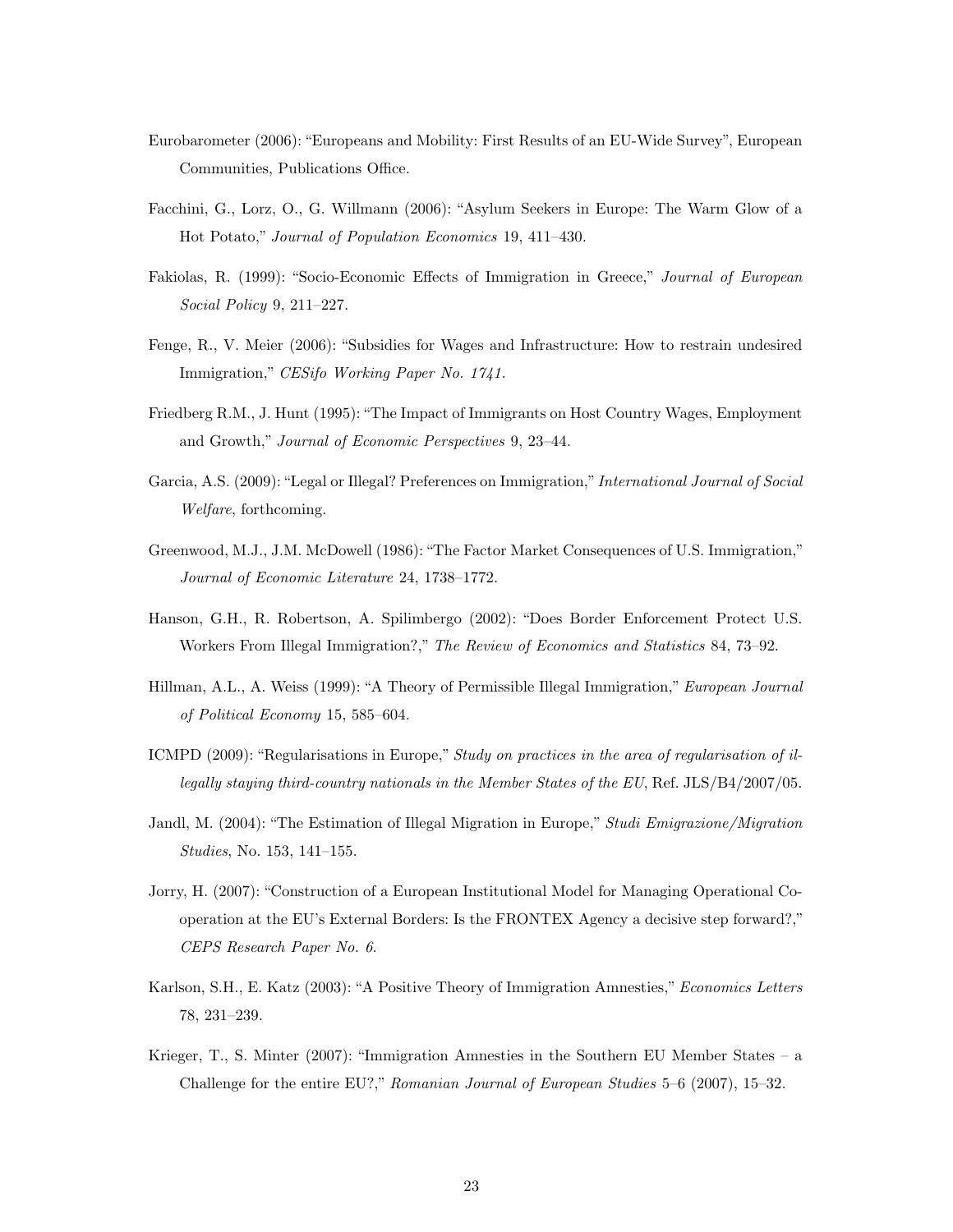- Levinson, A. (2005): "The Regularisation of Unauthorized Migrants: Literature Survey and Country Case Studies," COMPAS, available online: http://www.compas.ox.ac.uk/publications/papers/Regularisation%20Report.pdf.
- Mansoorian, A., G.M. Myers (1993): "Attachment to home and efficient purchases of population in a fiscal externality economy," Journal of Public Economics 52, 117–132.
- Martin, P.L. (1988): "Network Recruitment and Labor Displacement," in David E. Simcox (ed.), U.S. Immigration in the 1980s. London: Westview Press, 67–91.
- Massey, D.S. (1987): "Do Undocumented Migrants Earn Lower Wages than Legal Immigrants? New Evidence from Mexico," International Migration Review 21, 236–274.
- Orrenius, P.M., M. Zavodny (2007): "Does Immigration Affect Wages? A Look at Occupation-Level Evidence," Labour Economics 14, 757–773.
- Papademetriou, D.G., K. O'Neil, M. Jachimowicz (2004): "Observations on Regularization and the Labor Market Performance of Unauthorized and Regularized Immigrants," Paper for the European Commission, DG Employment and Social Affairs.
- Taylor, J.E. (1987): "Undocumented Mexico–U.S. Migration and the Returns to Households in Rural Mexico," American Journal of Agricultural Economics 69, 626–638.
- Winegarden, C.R., L.B. Khor (1991): "Undocumented Immigration and Unemployment of U.S. Youth and Minority Workers: Econometric Evidence." The Review of Economics and Statistics 73, 105–112.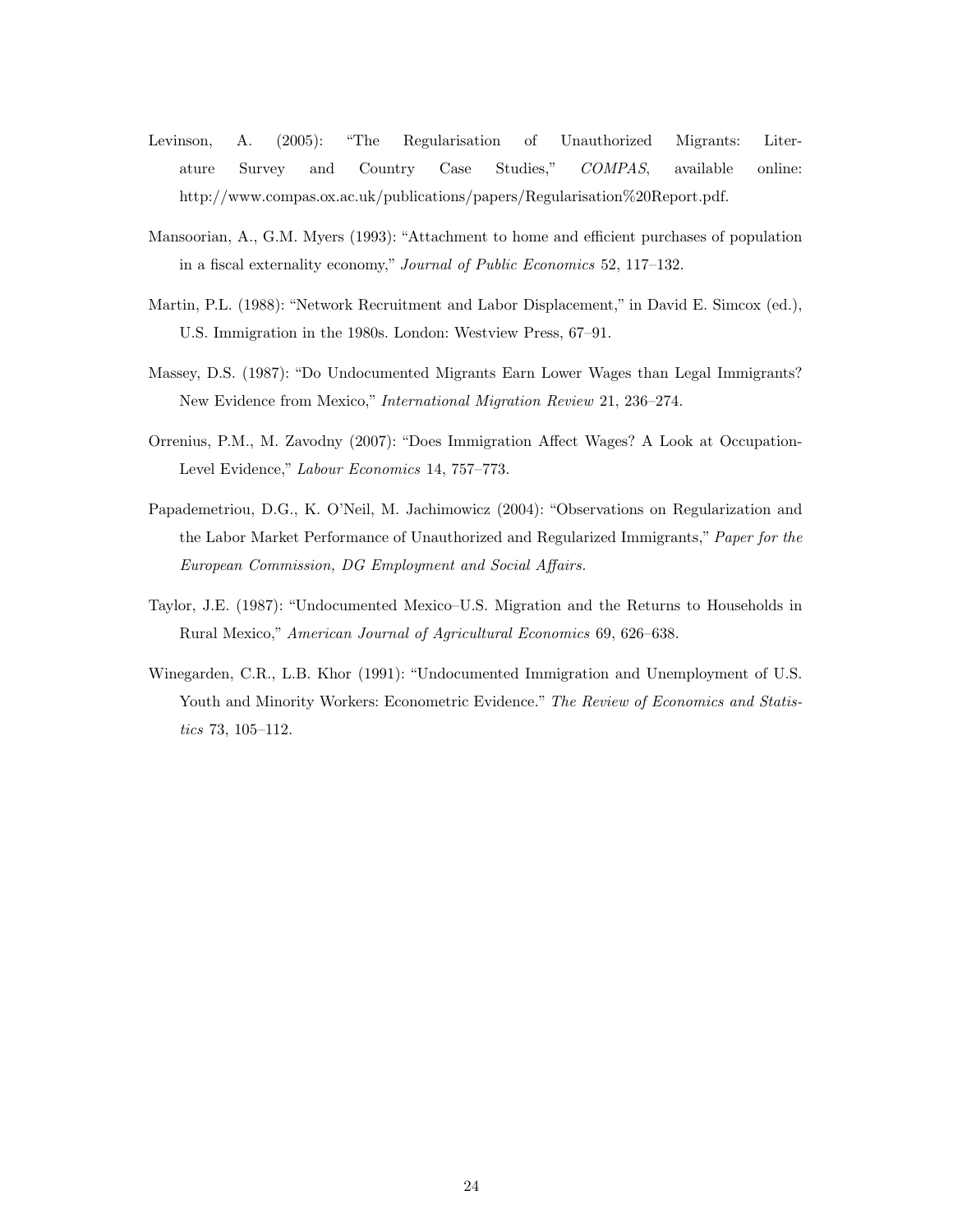## 7 Appendix

#### A. The amnesty decision in Proposition 1

The amnesty decision of country A depends on whether utility is greater with or without an amnesty according to (12). Substituting for  $e_A$  and  $e_B$  using (14) and (18), we can distinguish four different conditions for the optimal amnesty to be equal to zero or one according to whether enforcement spending in country A is positive or zero in each amnesty regime.

Then, for  $e_A |_{a=0} > 0$  and  $e_A |_{a=1} > 0$ ,

$$
a^* = \begin{cases} 1 & \text{if } \frac{\gamma A_A}{((1-\beta)M+N_A)^{1-\gamma}} - \frac{(1-t_A)A_A}{N_A^{1-\gamma}} + \frac{1}{1-\beta} - 1 \ge 0\\ 0 & \text{otherwise,} \end{cases}
$$
(28)

for  $e_A |_{a=0} = 0$  and  $e_A |_{a=1} = 0$ ,

$$
a^* = \begin{cases} 1 & \text{if } \frac{A_A}{((1-\beta)M(e_A)+NA)^{1-\gamma}} - \frac{(1-t_A)A_A}{N_A^{1-\gamma}} - \frac{t_A A_A N_A^{\gamma}}{M+N_A} \ge 0\\ 0 & \text{otherwise,} \end{cases}
$$
(29)

for  $e_A |_{a=0} > 0$  and  $e_A |_{a=1} = 0$ ,

$$
a^* = \begin{cases} 1 & \text{if } \frac{A_A}{((1-\beta)M(e_A)+N_A)^{1-\gamma}} - \frac{(1-t_A)A_A}{N_A^{1-\gamma}} - 1 \ge 0\\ 0 & \text{otherwise,} \end{cases}
$$
(30)

and for  $e_A |_{a=0} = 0$  and  $e_A |_{a=1} > 0$ ,

$$
a^* = \begin{cases} 1 & \text{if } \frac{\gamma A_A}{((1-\beta)M(e_A)+N_A)^{1-\gamma}} - \frac{(1-t_A)A_A}{N_A^{1-\gamma}} - \frac{t_A A_A N_A^{\gamma}}{M(e_A)+N_A} + \frac{1}{1-\beta} \ge 0\\ 0 & \text{otherwise.} \end{cases}
$$
(31)

#### B. Equilibria with endogenous migration in Proposition 3

In the case of endogenous migration, there are the following Nash equilibria  $(a^*, e_A^*, e_B^*, \beta^*)$ :

$$
a^* = 0
$$
  
\n
$$
e^*_B = 0
$$
  
\n
$$
e^*_A = A_A t_A N_A^{\gamma} - (N_A + M)
$$
  
\n
$$
\beta = \beta_1,
$$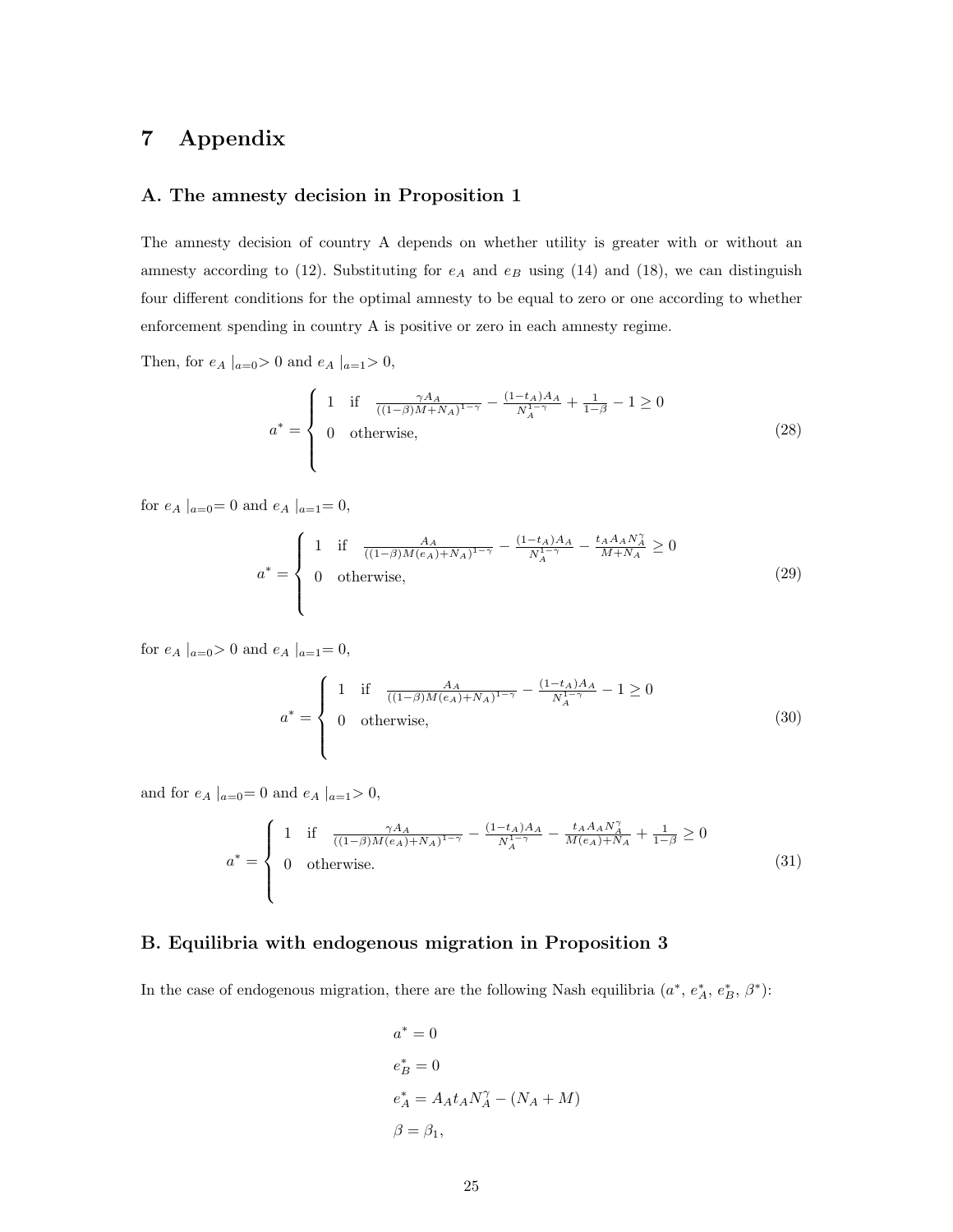if  $\beta_1 < \tilde{\beta}$  and  $e_A^* > 0$ ,

$$
a^* = 0
$$

$$
e^*_B = 0
$$

$$
e^*_A = 0
$$

$$
\beta = \beta_2
$$

if  $\beta_2 < \tilde{\beta}$ ,

$$
a^* = 1
$$
  
\n
$$
e^*_B = (1 - \gamma)A_B (N_B + a\beta M)^\gamma - \frac{N_B + a\beta M}{\beta}
$$
  
\n
$$
e^*_A = e^*_B + (1 - \gamma)A_A (N_A + a(1 - \beta)M)^\gamma - \frac{N_A + a(1 - \beta)M}{(1 - \beta)}
$$
  
\n
$$
\beta = \beta_3,
$$

if  $\beta_3 \geq \tilde{\beta}$ ,  $e_B^* > 0$  and  $e_A^* > 0$ ,

$$
a^* = 1
$$
  
\n
$$
e^*_B = 0
$$
  
\n
$$
e^*_A = (1 - \gamma)A_A (N_A + a(1 - \beta)M)^\gamma - \frac{N_A + a(1 - \beta)M}{(1 - \beta)}
$$
  
\n
$$
\beta = \beta_4,
$$

if 
$$
\beta_4 \geq \tilde{\beta}
$$
 and  $e^*_A > 0$  and

$$
a^* = 1
$$

$$
e^*_B = 0
$$

$$
e^*_A = 0
$$

$$
\beta = \beta_5
$$

if  $\beta_5 \geq \tilde{\beta} ,$ 

where  $\tilde{\beta}$  is the solution to  $U_A |_{a=1} = U_A |_{a=0}$  according to (28)-(31), and  $\beta_1$  is equal to

$$
\frac{A_B}{N_B^{1-\gamma}} - \frac{(1 - t_A) A_A}{N_A^{1-\gamma}} - 1,
$$

 $\beta_2$  is equal to

$$
\frac{A_B}{N_B^{1-\gamma}}-\frac{\left(1-t_A\right)A_A}{N_A^{1-\gamma}}-\frac{\left(A_A N_A{}^{\gamma}\right) t_A}{M+N_A},
$$

 $\beta_3$  is the solution to

$$
\beta_3=\frac{\gamma A_B}{\left(\beta_3 M+N_B\right)^{1-\gamma}}+\frac{\gamma A_A}{\left(\left(1-\beta_3\right)M+N_A\right)^{1-\gamma}}+\frac{1}{1-\beta_3}+\frac{1}{\beta_3},
$$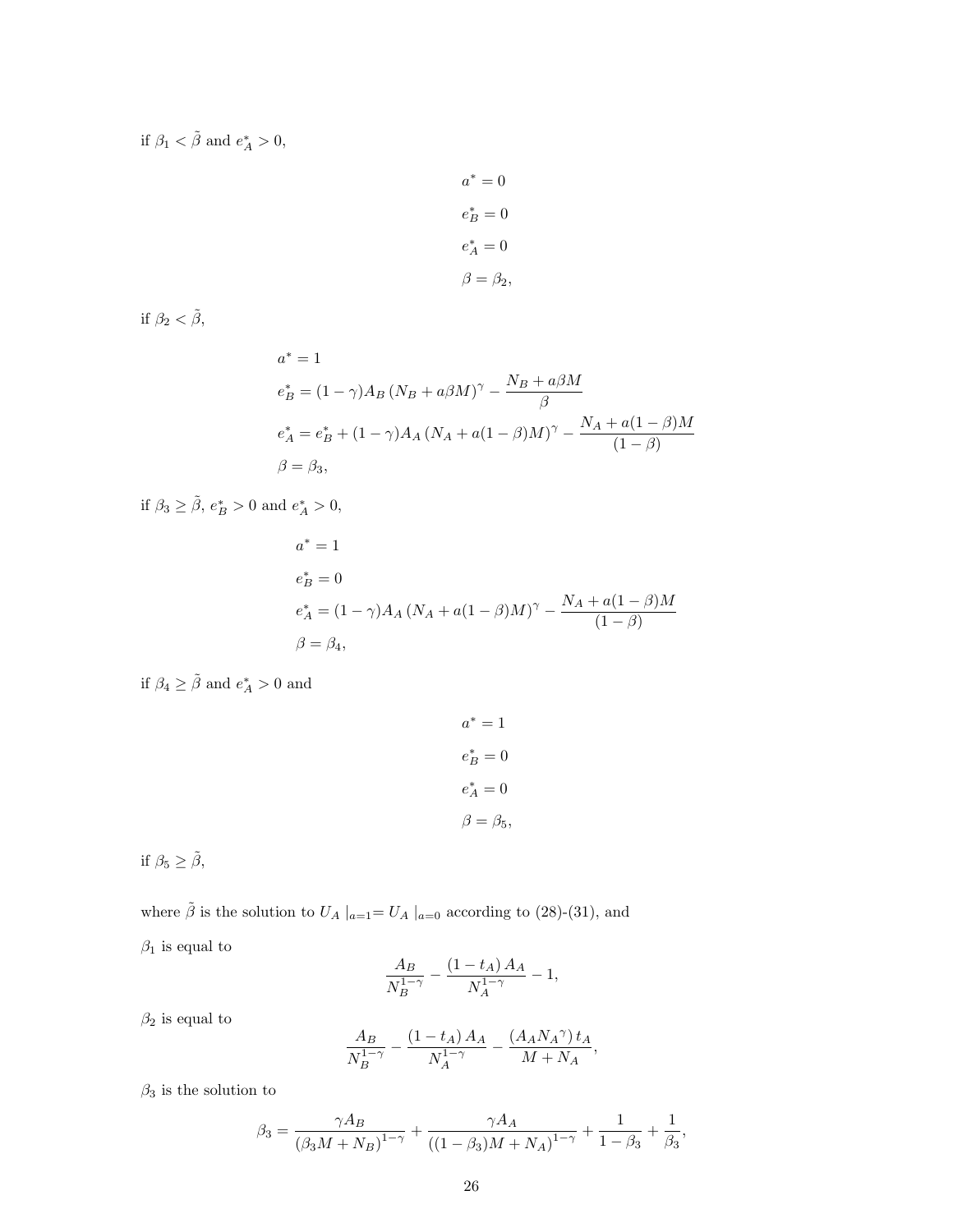$\beta_4$  is the solution to

$$
\beta_4 = \frac{A_B}{(\beta_4 M + N_B)^{1-\gamma}} - \frac{\gamma A_A}{((1-\beta_4)M + N_A)^{1-\gamma}} - \frac{1}{1-\beta_4},
$$

and  $\beta_5$  is the solution to

$$
\beta_5 = \frac{A_B}{(\beta_5 M + N_B)^{1-\gamma}} - \frac{A_A}{((1-\beta_5)M + N_A)^{1-\gamma}},
$$

if  $\beta_3 \in [0,1], \beta_4 \in [0,1]$  and  $\beta_5 \in [0,1].$   $\beta_3 = 0, \beta_4 = 0, \beta_5 = 0$ , if the solution is smaller than zero, and  $\beta_3=1,\,\beta_4=1$  ,  $\beta_5=1,$  if the solution is greater than 1, respectively.

There is no Nash equilibrium otherwise.

#### Proof.

The endogenous migration rate  $\beta$  is equal to the income differential  $v$  for  $0 \le v \le 1$  according to (25), which according to (27) and Proposition 1 is equal to the following:

If  $a = 0, e_B = 0, e_A > 0$ :

$$
\beta = \frac{A_B}{N_B^{1-\gamma}} - \frac{\left(1 - t_A\right)A_A}{N_A^{1-\gamma}} - 1,
$$

if  $a = 0$ ,  $e_B = 0$ ,  $e_A = 0$ :

$$
\beta = \frac{A_B}{N_B^{1-\gamma}} - \frac{\left(1 - t_A\right)A_A}{N_A^{1-\gamma}} - \frac{\left(A_A N_A{}^{\gamma}\right) t_A}{M + N_A},
$$

if  $a = 1, e_B > 0, e_A > 0$ :

$$
\beta = \frac{\gamma A_B}{(\beta M + N_B)^{1-\gamma}} + \frac{\gamma A_A}{((1-\beta)M + N_A)^{1-\gamma}} + \frac{1}{1-\beta} + \frac{1}{\beta},
$$

if  $a = 1, e_B = 0, e_A > 0$ :

$$
\beta = \frac{A_B}{(\beta M + N_B)^{1-\gamma}} - \frac{\gamma A_A}{((1-\beta)M + N_A)^{1-\gamma}} - \frac{1}{1-\beta},
$$

if  $a = 1, e_B = 0, e_A = 0$ :

$$
\beta = \frac{A_B}{(\beta M + N_B)^{1-\gamma}} - \frac{A_A}{((1-\beta)M + N_A)^{1-\gamma}},
$$

with  $e_B$  and  $e_A$  given by Proposition 1.

Country A decides for or against an amnesty depending on whether income is greater with or without an amnesty according to (11). The utility gain from an amnesty is increasing in the migration rate  $\beta$  (compare Corollary 1). We can therefore rewrite the amnesty decision as a function of  $\beta$  as follows:

$$
a = \begin{cases} 1 & \text{if } \beta \ge \tilde{\beta} \\ 0 & \text{if } \beta < \tilde{\beta}, \end{cases}
$$
 (32)

where  $\tilde{\beta}$  is equal to the rate of migration at which country A is just indifferent between an amnesty or no amnesty according to (28)-(31).